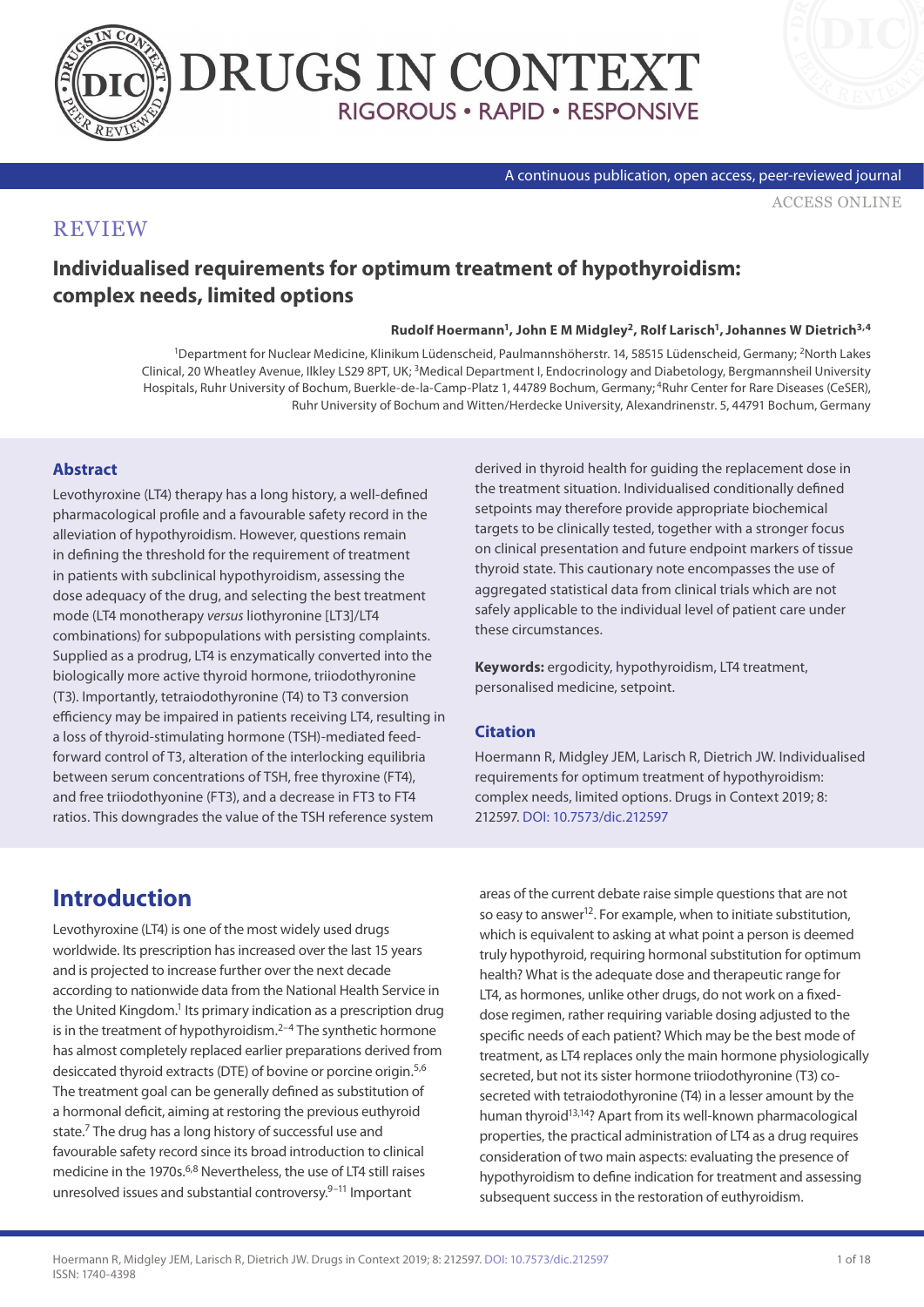## **Methods**

A literature search was performed on PubMed in April 2019 with the English search terms 'hypothyroidism AND levothyroxine treatment' and a focus on more recent publications within the last 5 years, retrieving 1569 references. There were 225 published prospective and 287 retrospective studies identified over the last decade. Titles, abstracts, and selective full texts were screened by the authors with a focus on obtaining novel insights into pharmacological properties, efficacy, efficiency in practical use, and adverse effects. Thematic review articles were prioritised over citing multiple single studies. Unlike in previous systematic reports and meta-analyses on the topic, prior classification according to evidence-based medicine was not a limitation for selection, because high-ranking evidence may be equally compromised for more fundamental reasons and due to particularities unique to thyroid parameters, discussed later, such as individuality index, lack of ergodicity, and interlocking homeostatic equilibria. When dealing with current controversies and unresolved issues, we employed mathematical principles, methodological rigour, and subjective judgment.

# **Pharmacological properties of LT4**

LT4 is a long-lived drug with a plasma half-life of approximately 7 days, which amongst other influences is modulated by thyroid function itself.<sup>15</sup> The drug is commonly administered as a single oral dose taken in the fasting state 30 minutes before breakfast in the morning.16 Bedtime use is less common but may be equally effective according to some studies.<sup>17-20</sup> LT4 is readily absorbed via an active, energy-dependent, and saturable mechanism in the small intestine (duodenum, jejunum, and ileum) with an absorption rate >80%, although some issues may occasionally arise in the presence of gastrointestinal diseases, for example, coeliac disease, or due to the interferences of other drugs.7,21 Replacement required in athyreotic patients may be commenced at full dose (approximately 1.6 µg/kg body weight) in most cases, except for patients with severe or unstable cardiac disease, and individually adjusted during follow-up according to clinical symptoms and biochemical parameters.<sup>7,22</sup> In the presence of functional residual thyroid tissue, substitution with lower doses may suffice. Of note, biochemical markers should be monitored in equilibrium, which for thyroidstimulating hormone (TSH) is only achieved with a delay of 4–6 weeks after the commencement of LT4 treatment or a change in dose. The volume of LT4 distribution is approximately 0.2 L/kg and the metabolic clearance is approximately 1.32 L/d, occurring mainly in the liver, kidney, brain and muscle tissue.15,23 In the circulation, LT4 is reversibly bound in excess of 99% to three plasma proteins, namely thyroxine-binding globulin, transthyretin, and albumin.<sup>15</sup> Only a minute fraction of the free unbound hormone is biologically active. Being mainly a prodrug, LT4 is activated though metabolisation by enzymatic 5'-deiodination into the biologically more active derivative T3, due to the actions of two types of iodothyronine deiodinases, type 1 and type 2, which are differentially expressed by various

organs.24,25 Another deiodinase (type 3) catalyses the inner ring deiodination of T4, inactivating it to reverse triiodothyronine ( $rT3$ ), and also of T3, degrading it to 3,3'-diiodothyronine (T2).<sup>24</sup> T4 and T3 are actively transported across the cell membrane through specific thyroid hormone transporters, and within the cell T3 is subject to further trafficking to the nucleus, where it binds with an approximately 10 times higher affinity than T4 in a complex with thyroid hormone receptors to DNA.26,27 It thereby up- or down-regulates a plethora of genes to exert its genomic actions.28 Although genomic T4 actions termed type 1 signalling according to a recently proposed classification by Flamant and colleagues $^{29}$  depend on T3 activating pathways, non-genomic effects of the hormone – although still not well understood – also exist, mostly mediated by indirect binding to nuclear receptors via adaptor proteins (type 2 signalling), binding to cytosolic receptors (type 3 signalling) and to membrane-based integrin receptors (type 4 signalling).<sup>30</sup> Of note, these signalling types are differently controlled by T4 and T3, and the feedback loop is closed by type 1 signalling only.<sup>31</sup>

LT4 as a pharmacological compound is synthesised to be identical to the natural hormone, $32$  and, for that reason, is generally well tolerated when used correctly. Although the drug has been proven efficacious in the treatment of hypothyroidism,2,4 optimum efficiency in eliminating hypothyroidism and fully restoring euthyroidism as a treatment goal is more difficult to ascertain. Lower quality-of-life scores were reported in studies by patients receiving LT4, compared to the healthy population.<sup>33-36</sup>

Adverse effects arise mainly from either underdosing, not restoring a euthyroid state, or overdose, mimicking signs and symptoms of hyperthyroidism. Symptoms of overtreatment revert after pausing and adjusting daily LT4 dose. Although intolerance to the base formulation may rarely occur, interference with other drugs or comorbidities is more prevalent.21 For treating severe conditions of hypothyroidism and in the case of resorption problems, injectable and liquid formulations are available.<sup>37,38</sup> It should be noted that although different brands of LT4 share the same pharmacological substance, they may differ in their formulations and galenics and are therefore not readily interchangeable.<sup>39</sup>

# **Disease definition of hypothyroidism**

Hypothyroidism can be best defined formally as a state of undersupply of the body with thyroid hormones and/or a resulting lack of response of the organism to hormonal actions. This definition has been frequently used in older text books.<sup>40</sup> Depending on the severity of the deficiency, the manifestation of clinical disease may vary from an entirely asymptomatic presentation to the typical yet complex hypothyroid syndrome produced by the many signs and symptoms of thyroid hormone deficiencies, and, more rarely, to the extreme of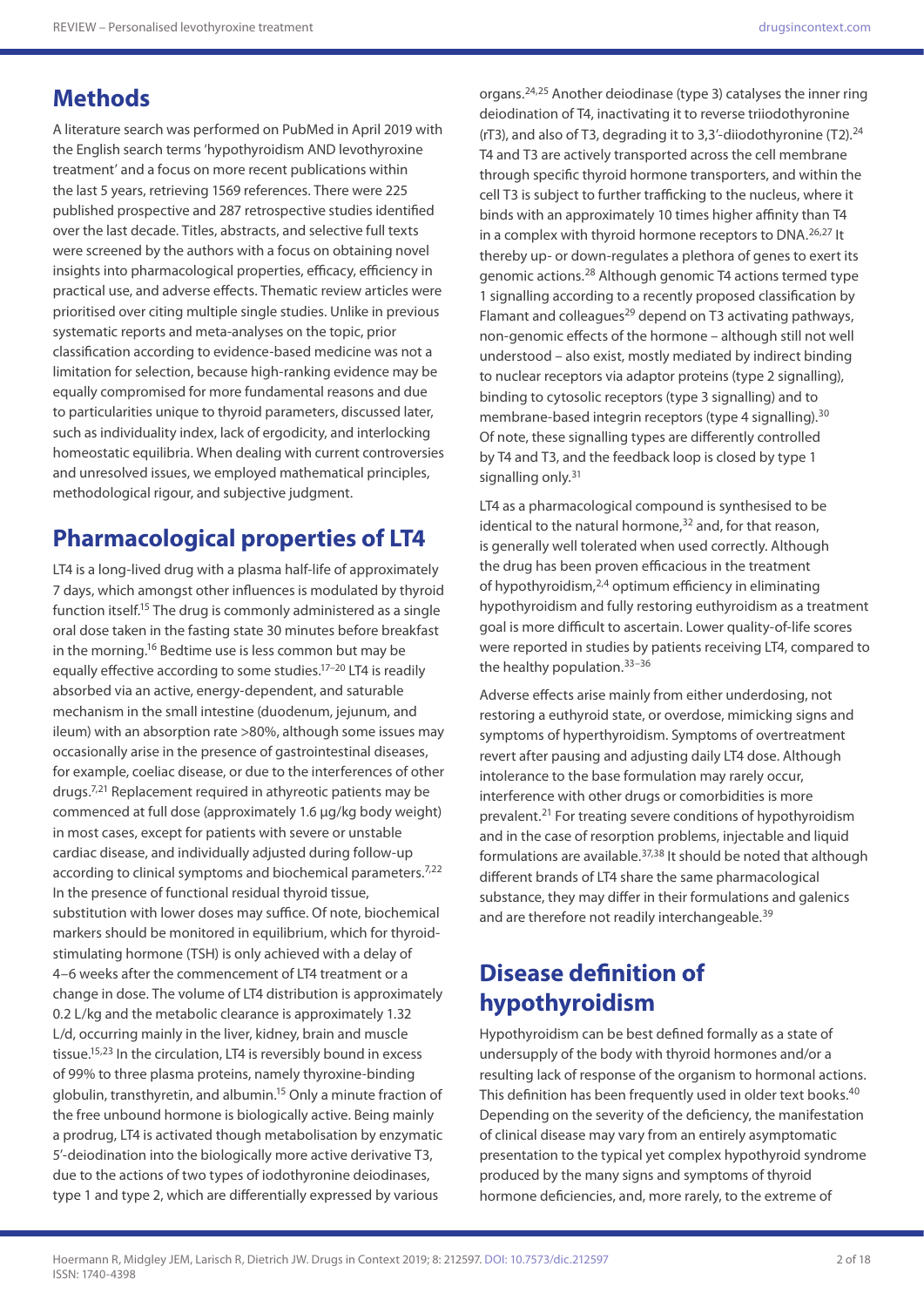myxoedemic coma. Clinical scores have been developed but have demonstrated only limited sensitivity and specificity.<sup>41,42</sup>

Hypothyroidism is a prevalent endocrine disease with a female preponderance of four-fold, compared to men, increasing with older age. Disease prevalence in European countries and the United States is estimated to be 1–3% for overt hypothyroidism and 6-10% for subclinical hypothyroidism.<sup>43-48</sup> The disease is commonly classified according to the localisation of the deficiency, primary hypothyroidism resulting from thyroid gland failure to produce sufficient amounts of thyroid hormones. Secondary hypothyroidism arises from regulatory deficiencies and a lack of TSH stimulation to the thyroid gland in pituitary failure – frequently accompanied by other pituitary deficiencies such as hypocortisolism and hypogonadism.<sup>49</sup> Tertiary hypothyroidism may occur in the presence of hypothalamic disorders.49 Despite an adequate glandular supply of the body with T4, decreased responsiveness of target organs may be caused by hereditary or acquired syndromes of resistance to thyroid hormone or failure of conversion of T4 into T3.<sup>50-54</sup>

Ambiguities in the disease definition have left practitioners confused as to the scope of pertinent recommendations. The most prevalent aetiology of primary hypothyroidism in iodinesufficient areas is a chronic autoimmune process, autoimmune thyroiditis, or Hashimoto's thyroiditis if accompanied by an enlarged thyroid gland despite a hormonal deficit in thyroid hormone production.<sup>45,48</sup> The second frequent cause is ablative or disruptive therapeutic measures such as thyroidectomy, radioiodine treatment, or medical interventions. It is prognostically important both to unequivocally establish the presence of a thyroid disease during the diagnostic workup and to differentiate the aetiology and origin of the disease. Transient forms of hypothyroidism such as deQuervain thyroiditis, silent thyroiditis, TSH-R-Ab-mediated Hashimoto's thyroiditis or Hashitoxicosis are infrequent, but have to be recognised, as those conditions may not require lifelong thyroid hormone replacement. It is controversial if treatment with thyroid hormones is beneficial in non-thyroidal illness syndrome with low T3 or if it confers detrimental effects, as suggested by some studies.<sup>55,56</sup>

Contraindications are few, including thyrotoxicosis of any aetiology, the early phase of acute myocardial infarction, and a hypersensitivity to levothyroxine sodium or any component of the formulation. In patients with adrenal insufficiency (Schmidt syndrome or pituitary failure), LT4 administration may cause an acute life-threatening adrenal crisis,<sup>57</sup> and the treatment must therefore be deferred until the adrenal insufficiency has been stably corrected.

# **Laboratory-based definition of hypothyroidism**

The thyroid gland is physiologically not independently capable of maintaining adequate thyroid hormone supply, requiring

thyroid hormone production rates to be raised by pituitary TSH stimulation to both escape hypothyroidism and increase T4 to T3 conversion efficiency.<sup>58</sup> Thyroid hormones, in turn, exert a negative feedback on pituitary TSH secretion to prevent their overproduction.<sup>59</sup> Modern thyroid test strategies have exploited the relationship between TSH and thyroid hormones for diagnostic purposes.<sup>60</sup> Other TSH receptor agonists may mimic the actions of TSH in an uncontrolled manner, such as human chorionic gonadotropin in pregnancy and TSH receptor antibodies in Graves' disease.<sup>61,62</sup> Notably, the contemporary definition of hypothyroidism is exclusively laboratory-based, relying heavily on the measurement of pituitary TSH.<sup>7</sup> Formally, a confirmed elevated serum TSH level in the presence of free thyroxine (FT4) concentrations still within the population reference range is termed subclinical hypothyroidism, whereas a combination of FT4 measurement below its range with an elevated TSH concentration defines primary hypothyroidism. Although TSH measurement using modern assay technology is advantageous in providing a sensitive screening tool for primary hypothyroidism, this TSH-centred strategy applies only to the diagnosis of primary hypothyroidism, failing in the cases of secondary hypothyroidism and non-thyroidal illness.<sup>63</sup>

The TSH-centred strategy has not remained unchallenged, and the deficiencies of this approach in its lack of diagnostic specificity and reliability have been reviewed elsewhere.<sup>64</sup> The problem is more fundamentally rooted in the nature of thyroid hormone activity and the principles guiding their regulation.59,65,66 Consequently, recent guidelines have separated therapeutic targets from diagnostic criteria, recommending to withhold LT4 substitution in a substantial portion of patients with subclinical hypothyroidism until TSH concentrations exceed a higher threshold of 10 mIU/L.7 This is higher than the upper limit of the diagnostic reference range defining the disease, which for most assays is approximately 4 mIU/L.7 This elevated decision point setting appears to stem from a desire to minimise the application of therapy in patients who may not require it.<sup>7,67,68</sup> Accordingly, as for indicating treatment of hypothyroidism, clinicians are left with a paradox that establishing a diagnosis of subclinical hypothyroidism no longer implies that the disease may warrant treatment. This has created a dilemma for the disease understanding of practitioners and patient communication, reigniting the debate whether subclinical hypothyroidism should be regarded as a laboratory constellation rather than a clinical disease entity.<sup>46,69</sup> To appreciate the strengths and deficiencies of the process, the evaluation of a patient with hypothyroidism must be reassessed.

# **Assessment of a patient with hypothyroidism**

Although a disease is commonly characterised by specific signs and distinctive symptoms, this is different for hypothyroidism. A person with the hormone deficiency may typically complain about the full complex, yet characteristic spectrum, of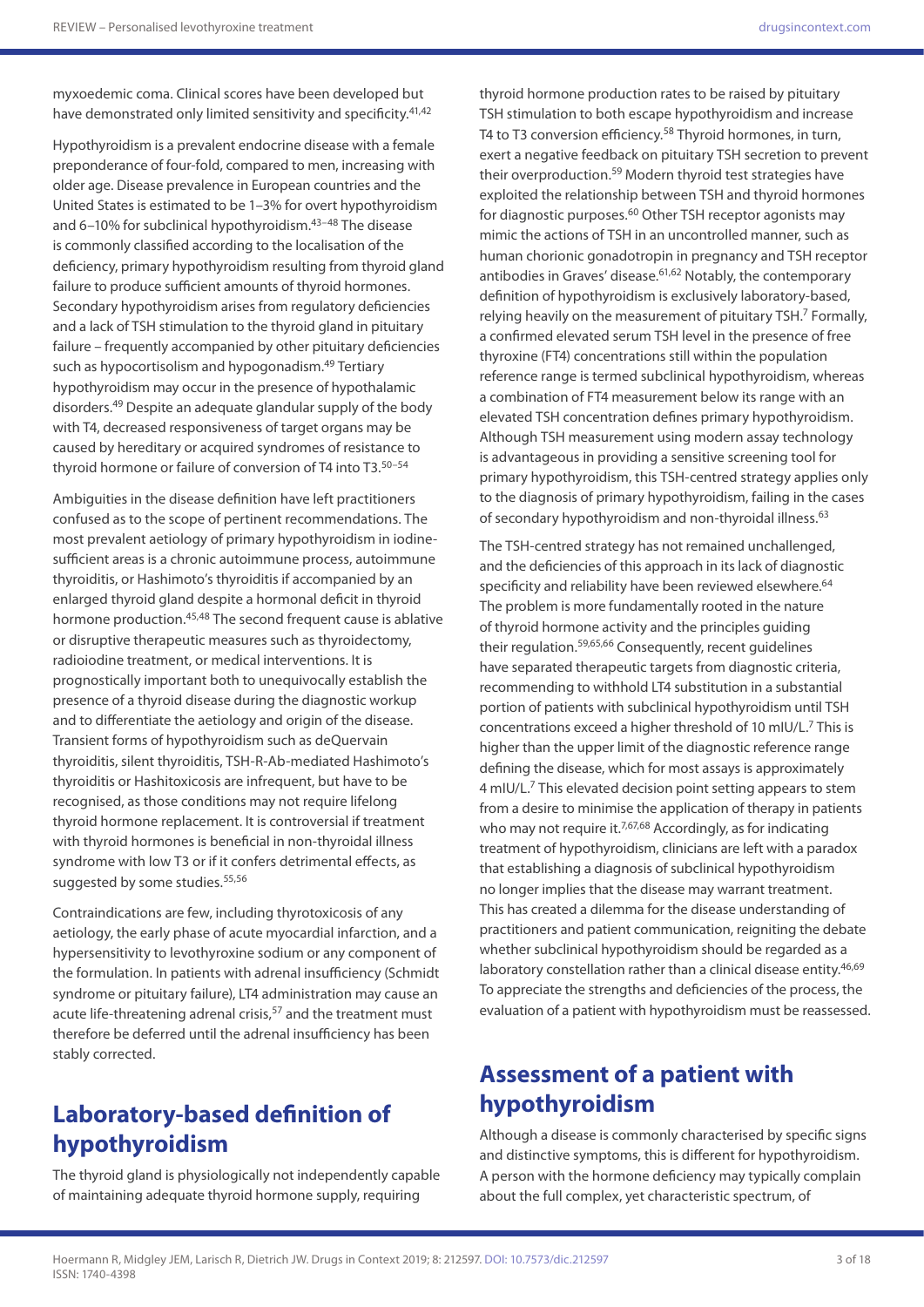hypothyroid symptoms, including fatigue, tiredness, lack of energy, weakness, cold intolerance, decreased body temperature, weight gain, loss of appetite, hair loss, slow heart rate, muscle aches, constipation, menstrual irregularities, change in sexual desire and function, and depressive mood. Physical examination may uncover hypothyroid signs such as swollen eyelids, puffy face, reduced facial expression, pale dry skin, coarse hair, enlarged tongue, coarse voice, slow speech, slow pulse rate, muscle weakness, and sluggish reflexes. However, many patients present less conspicuously with few and minor signs of the disease, and in about 50% of cases apparent symptoms are absent. Furthermore, hypothyroid symptoms tend to overlap with a multitude of other conditions, their differential diagnosis involving a vast spectrum of other diseases.70–73 Clinicians have therefore embraced the convenience of serum TSH measurement, giving it a preeminent position in diagnosing primary hypothyroidism and also defining treatment success as achievement of a TSH target rather than a favourable clinical outcome.<sup>7,74</sup>

As a laboratory test, third-generation TSH assays perform very well, yielding sensitivities above 95% and specificities between 93 and 97%.<sup>60,75,76</sup> However, this excellent test performance does not equivalently translate into diagnostic performance, as diagnostic accuracy in post-test probability also depends on disease prevalence.<sup>77</sup> When screening a population with a 1% prevalence of hypothyroidism without any further information with a 97% accurate test, the post-test probability for a person with a positive test result to be truly hypothyroid is only 24%.<sup>77</sup> TSH measurements must therefore be critically reviewed in the context of the specific situation considering the patient's full history and presentation.

Another critical area in the diagnostic process of hypothyroidism is the meaning of the reference range of TSH and thyroid hormones, defined as 95% of healthy subjects drawn from that population. Importantly, thyroid parameters are exceptional in two ways: (1) highly individual personal traits, as their variation within a subject is narrow, compared to the population's range or between-subject variation $78$ ; (2) interlocked, as FT4 is raised by TSH to a healthy level appropriate for each individual.58

The imbalance between contributors to the biologic variation compromises the reliability of a reference range to detect a pathological test result in a person. According to Andersen and colleagues, the reference range works as intended with a ratio of the intra-individual variation to the inter-individual variation greater than 1.4, but for TSH and thyroid hormones where the ratio is less than 0.6 the population-based reference range is an insensitive measure in most individuals.79 The conditional equilibrium formed between TSH and FT4 is called the setpoint, a narrow individual integrator of the stimulation of thyroid hormone production by TSH and negative feedback control of thyroid hormones upon TSH.<sup>62</sup> Figure 1a depicts the relatively wide reference range, the narrower (approximately half as wide) normal range of a single person, and the even narrower

setpoint of a person in a defined condition. The interlocking equilibria of TSH and FT4 result in a kite-shaped distribution of the setpoints.<sup>66</sup> This is profoundly different from assuming two independent univariate reference ranges for TSH and FT4 whose graphical interaction describes a rectangle. Unlike a fixed TSH threshold for all patients in the population, it renders the discriminatory TSH threshold between the euthyroid and hypothyroid state variable amongst the individuals in a population and, in an individual, conditionally dependent on paired FT4 concentrations or setpoints.66,80

Another controlling element and major contributor to variation arises from TSH providing feed-forward stimulation of the enzymes deiodinase 1 and 2, adjusting T4 to T3 conversion rates to genetically determined personal needs and varying conditional requirements. $81-84$  This pathway is important in providing relational T3 stability in thyroid health, rendering T3 generation to a considerable extent independent of T4 supply.58,85 However, the process fails in LT4-treated athyreotic patients, altering the equilibria between free triiodothyonine (FT3), FT4, and TSH, compared to the healthy state.<sup>58,86–88</sup> Consequently, a certain TSH level obtained in a person in thyroid health cannot equally serve as a treatment target for LT4 replacement after the patient has undergone thyroidectomy.87 Similarly, these mechanisms play out in opposite directions in a patient suffering from autoimmune thyroiditis. TSH elevation ensuing with declining thyroid function enhances the proportional production of T3, either synthesised or converted from T4 in the thyroid gland and other organs, thereby protecting the organism against imminent thyroid failure until the destructive disease has progressed to the atrophic end stage.82 Disease progression is generally slow, and many patients with subclinical hypothyroidism may never progress to overt hypothyroidism.<sup>89</sup>

For these fundamental reasons, the TSH reference range obtained in a healthy population cannot be used as a reliable indicator for an individual person's true thyroid status.<sup>59</sup> Nor can it define requirement of treatment alone and serve as adequate target for LT4 therapy.<sup>64</sup>

## **Lack of generality and requirement for individualisation**

Population-based reference ranges, although able to describe the distribution of thyroid parameters in populations, are by design unable to reliably define the thyroid status at the individual level. Applying averaged findings from a population requires their applicability to each and every member of it.<sup>90-92</sup> As a mathematical prerequisite for a generalisation from the population to the personal level – specified in the framework of ergodicity<sup>90</sup> – all subjects are required to share the population moments. This does not hold true for TSH and thyroid hormones where trait-like differences in the genetically determined and conditionally modified setpoints prevail amongst individuals with structural change occurring over time.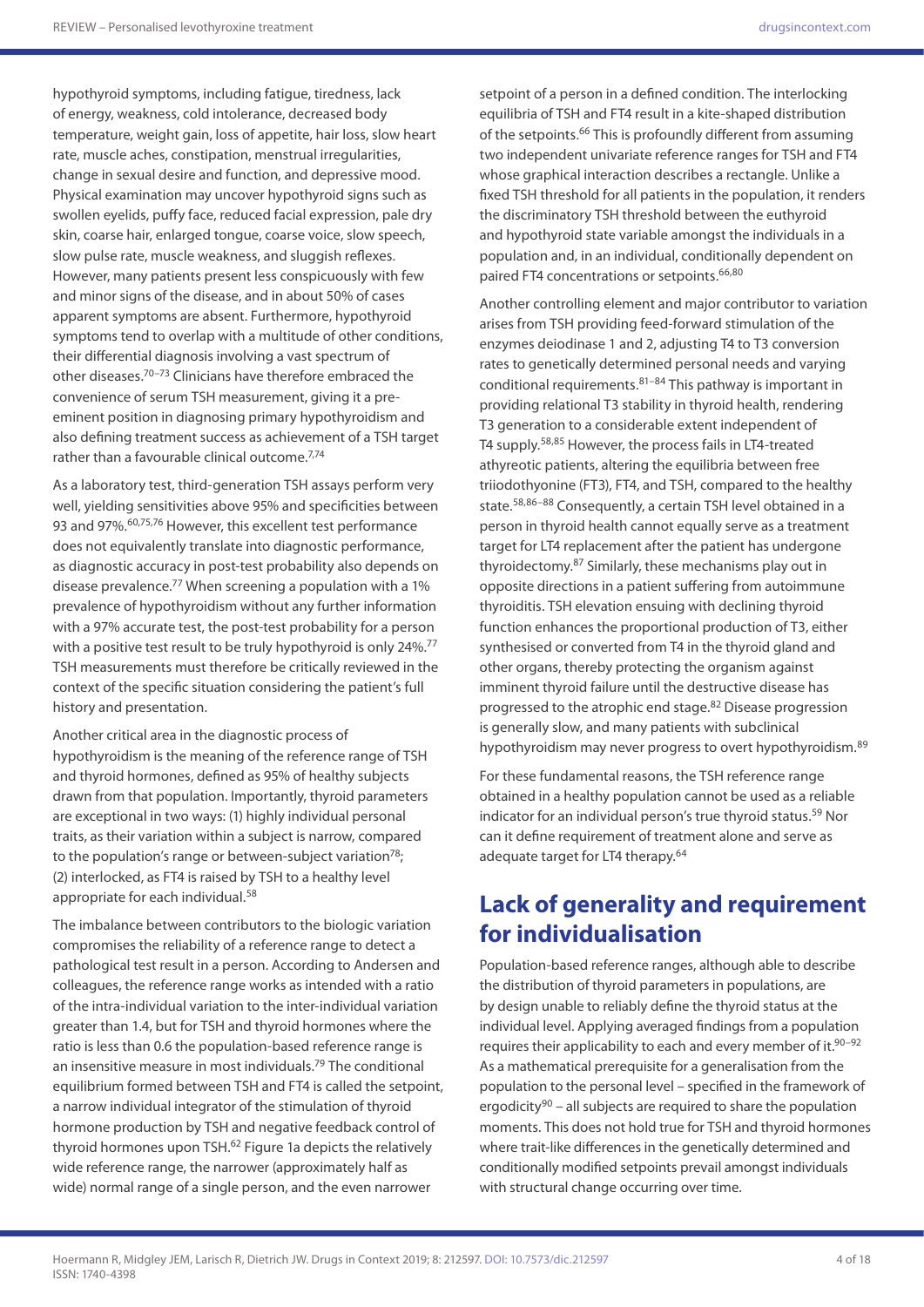The consequences are far reaching. Disease transition must be redefined according to criteria of structural change amongst the system parameters. The latter constitute trait-like characteristic of each subject and produce personally defined boundaries for TSH and thyroid hormones (Figure 1b). The appropriateness of a TSH response is defined by adjusted setpoints, not by statistically invariant relationships.<sup>64</sup> Patients

follow individual trajectories from the euthyroid to the hypothyroid state or vice versa when treated with LT4.93 This behaviour produces a wide 'grey' zone at the population level where the thyroid state is imprecisely defined for an individual (Figure 1). In that grey zone, ranging from approximately 2 to 10 mIU/L TSH, it is virtually impossible to determine the underlying thyroid status from a TSH measurement alone.



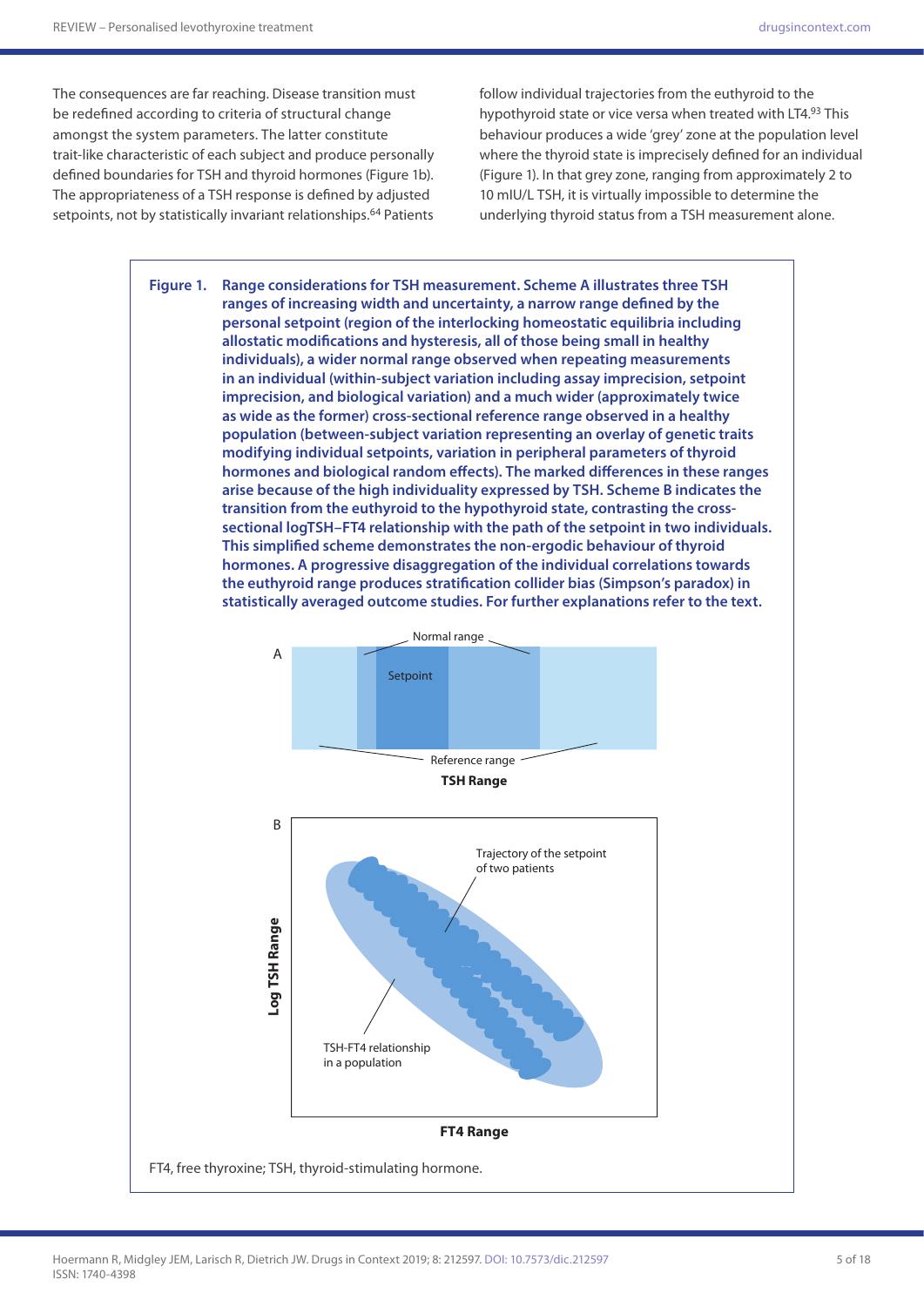The resulting ambiguity and limited value of TSH measurements in defining the euthyroid status has been convincingly documented by large epidemiological studies. For instance, a systematic review concluded that higher circulating FT4 levels, but not TSH levels, were associated with an increased risk of incident atrial fibrillation in euthyroid individuals.<sup>94,95</sup> A prospective study in LT4-treated athyreotic patients with thyroid cancer found that patients with mildly suppressed TSH levels were closest to euthyroid, whereas TSH levels within the reference range were still indicative of tissue hypothyroidism in these patients as determined by surrogate markers.<sup>96</sup>

The current state of affairs has left both practitioners and patients increasingly dissatisfied. A large online survey amongst thyroid patients conducted by the American Thyroid Association revealed widespread dissatisfaction with standard LT4 treatment, and in their subjective view, respondents indicated a preference for satisfying alternatives.<sup>97</sup> In another recent survey amongst members of the American Thyroid Association, most thyroid specialists favourably considered therapies alternative to LT4 treatment in hypothyroid patients, but which are not endorsed by official society guidelines.<sup>11</sup>

It has become increasingly apparent that a historic experiment using an ill-founded 'one size fits all' approach and a simplistic TSH-centred method for defining a prevalent disease such as hypothyroidism has failed.<sup>98</sup> TSH measurement cannot be dissociated from either the clinical presentation of the patient, the specific underlying condition it applies to, its intricate interlocking pattern with thyroid hormones, or its personal trait-like nonergodicity (Figure 1).

A revisitation of basic science and endocrine principles in dealing with a control parameter such as TSH may offer a way to improving the definition of hypothyroidism in the future as a variably manifesting disease with a wide clinical spectrum of signs and symptoms and non-ergodic hormone profiles. Consideration of individual trajectories when a patient is transitioning from the euthyroid to the hypothyroid state and the reconstruction of personal setpoints seems to be a better alternative to reliance on the population range, awaiting further exploration and confirmation of their clinical utility.

## **Drug selection in the treatment of hypothyroidism**

Although LT4 has been the guideline-endorsed standard treatment for hypothyroidism since its introduction in the 1970s, the universality of this choice has been disputed.<sup>99,100</sup> Critics have argued that the transition from the earlier use of thyroid extracts, which still remain a popular choice amongst patients, to LT4 was not supported by strict evidence-based criteria at that time, and a few rigorous comparative studies have only emerged recently.98,101 Comparisons of two synthetic drugs, LT4 and a combination of liothyronine (LT3)/LT4 have been attempted by numerous randomised controlled trials and derived meta-analyses, but could not confirm a clear clinical

benefit of one drug regimen over the other, mostly based on quality-of-life measures.13,102–106 However, limitations in the pharmacokinetics of T3 and serious flaws in design and analysis of these trials have also been pointed out.<sup>10,16</sup> Experimental treatments in rodents have fundamentally challenged the ability of LT4 as a drug to restore true euthyroidism at the tissue level in various organs, which in these studies was only achieved by combinations of LT4 and LT3.107–109 Such invasive studies cannot readily be repeated in humans, and differences in thyroid physiology between rodents and humans have been emphasised.<sup>110,111</sup> In particular, the proportional amount of T3 co-secreted with T4 by the thyroid gland is generally assumed to be much lower in humans, compared to rodents, making the T3 supply to human organs putatively autonomously independent of the glandular T3 secretion and locally controlled by the respective organs.112 Although true in thyroid health where FT3 levels remain stable over wide variations in T4 supply, this appears to be no longer the case in LT4-treated athyreotic patients where T3 levels become unstable and correlated with T4 supply.<sup>58,85</sup> In the absence of thyroid remnant tissue, the adjustable intra-thyroidal control of T3 generation by TSH via both *de novo* synthesis and conversion from T4 becomes deficient and, unlike in the healthy thyroid state, fails to readily achieve the required compensation.86,87,113 A lack of T3 generating capacity, normally contributed by the thyroid gland itself, can apparently not be adequately compensated by other organs in the absence of a functioning thyroid remnant.<sup>59,114</sup> This challenges a key assumption and pharmacological principle underlying LT4 monotherapy that the supply of the prodrug LT4 would routinely suffice to guarantee adequate autoregulated derivation of sufficient amounts of T3 by the various organs. Notably, a landmark study by Pilo and colleagues, reporting a relatively low direct thyroidal contribution to the T3 pool in human volunteers, has in its design not adequately considered effects on thyroidal T3 secretion when blocking thyroid hormone secretion overall with the administration of Lugol's solution to the study participants.<sup>115</sup> Apart from its quantitative contribution to the thyroid hormone pool, glandular cosecretion of a minor amount of T3 with T4 may also have an important regulatory role in adjusting the sensitivity of the hypothalamic–pituitary–thyroid feedback control and balancing system equilibria.116 A major homeostatic breakdown in the absence of a functioning thyroid gland may, at least in part, explain the demonstrated inability of LT4 replacement alone to restore euthyroidism in experimental animals, together with the reported failure of patients to make a full recovery in their quality-of-life in prospective studies, and dissatisfaction expressed by patients in various formats.9,33–36,97,107–109,117

Awaiting future improved trials and availability of improved drug formulations such as slow-release preparation for LT3, which would better facilitate the practical use of LT3-based drugs,118,119 the choice of treatment of hypothyroidism is expected to remain controversial in the near future. In view of a lack of clear evidence favouring one drug over the other keeping alternative modes of prescription drugs, such as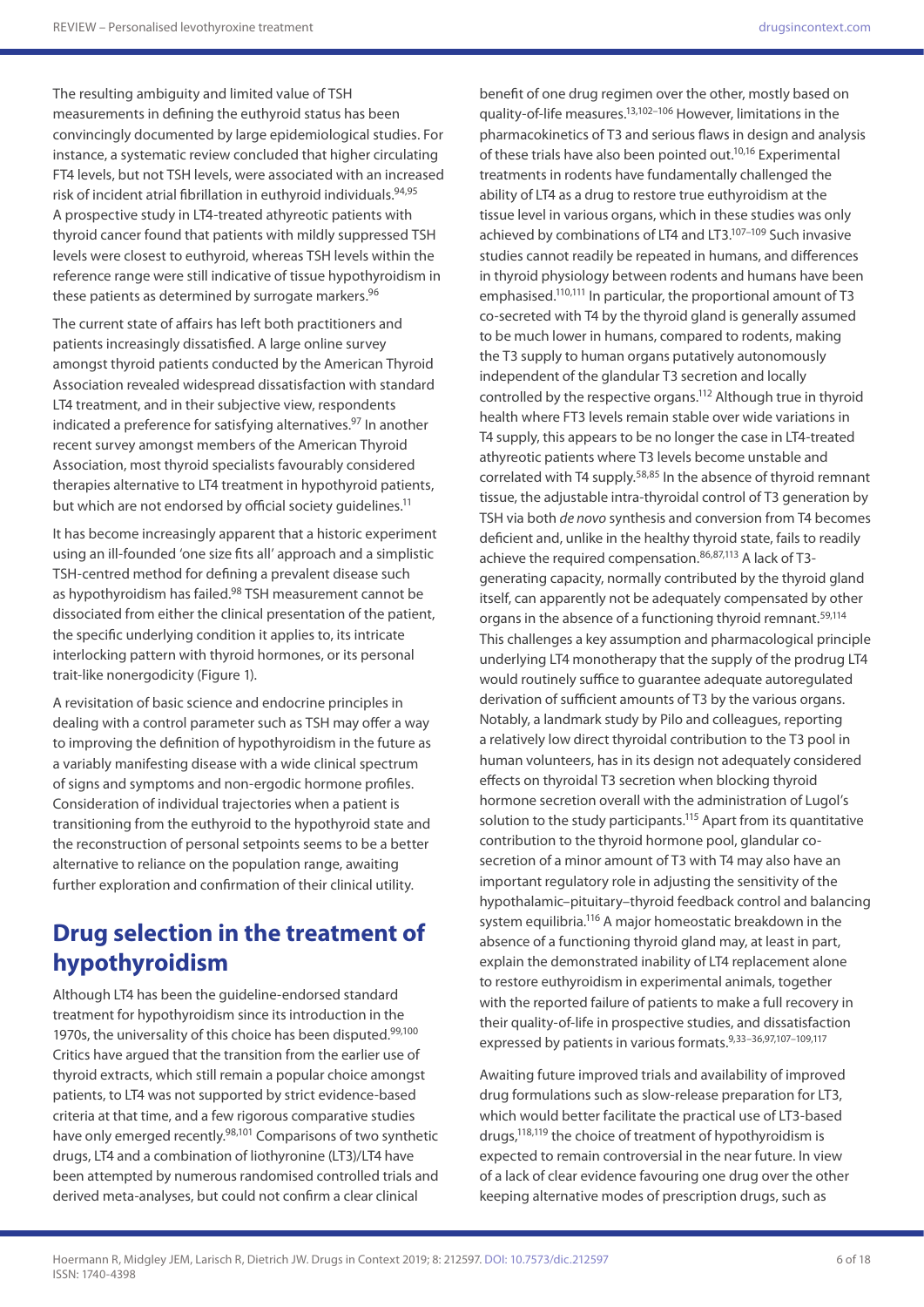LT3/LT4 combinations and standardised DTE, available seems currently to be the best option to meet different objective requirements of subpopulations with vastly different physiological conditions, for example, athyreotic patients with impaired conversion ability and patients with autoimmune thyroiditis and compensatory T3 production. This may also address the variable needs and expectations of individual thyroid patients, allowing doctors and patients to agree on the most satisfactory solution for each person by trial and error. The role of patient expectations is poorly studied, although it not only influences the subjective perception of the therapy received but also impacts directly on evidence derived from clinical trials, potentially introducing serious bias to reported trial outcomes, including randomised controlled trials (RCTs).120

Patients displaying apparent conversion deficiencies on LT4 monotherapy, either genetically predetermined or acquired through the administration of the drug itself, are natural candidates for a combined replacement regimen with LT3 and LT4. Although this strategy has been empirically used as a criterion of drug selection by practitioners, it awaits further formal proof in this subpopulation. In particular, polymorphic alleles of the *DIO1* and *DIO2* genes have been linked with altered concentrations of TSH, free or total T4 and free or total T3.121 Examples associated with decreased conversion efficiency and setpoint elevation of thyroid homeostasis include rs11206244 of the *DIO1* gene and rs225014 of the *DIO2* gene.122–126 In carriers of the SNP p.Thr92Ala of *DIO2* (rs225014), deiodinase activity may be especially decreased postsurgery, and, if the SNP rs17606253 of the MCT10 transporter for thyroid hormones is also present, accompanied with a preference for LT3–LT4 combination therapy.<sup>127,128</sup> These and other studies suggest a potential role for genetic testing in tailoring the mode of thyroid replacement.<sup>129</sup> From a pharmacological point of view, a currently unavailable slow-release preparation could greatly improve the pharmacological properties of LT3 in a combination drug with LT4 to be clinically tested in these patients.119,130,131

## **Dose adequacy**

Evaluating dose adequacy for LT4 treatment presents another clinical challenge. LT4 dose requirements vary according to various influences including aetiology of disease, body weight, age, time of intake, proximity to food intake, pregnancy, comorbidity, comedication, adherence to medication, and individual responsiveness to the hormone.<sup>3,21,132–135</sup> (Table 1). LT4 treatment is generally commenced with a weight-adjusted dose, estimated either empirically (approximately 1.6 µg kg body weight) or using elaborate algorithms, and further adjusted during follow-up.<sup>136-141</sup> Higher TSH-suppressive doses have long been used in patients with thyroid cancer but recent recommendations have changed this practice, relaxing dose requirements for patients with favourable long-term prognosis of their cancer.142,143 Increased physiological requirements of thyroid hormones in pregnancy demand an adjustment

of exogenous thyroid hormone supply (approximately 30% increase of the LT4 dose) in hypothyroid women with the onset of pregnancy or ideally even before conception.144 For this condition, other particularities in paediatric populations, and patients with rare genetic disorders of thyroid hormone resistance, we refer to dedicated reviews.53,145,146

Treating an older population with LT4 presents a particular diagnostic and therapeutic challenge.<sup>68</sup> Whilst the prevalence of hypothyroidism increases with age, so does the physiological TSH range in patients over 65 years, although not all studies have confirmed this trend.<sup>45,147,148</sup> Hypothyroidism was retrospectively associated with increased all-cause mortality in an older Taiwanese population, and LT4 treatment reduced this risk.<sup>149</sup> In contrast, another case–control study reported that LT4 treatment-related mortality is increased in the elderly.<sup>150</sup> In centenarians, levels of TSH abnormally high for younger individuals were even linked to longevity.<sup>151</sup> A double-blinded, randomised, placebo-controlled trial found no benefit of LT4 treatment for older individuals with subclinical hypothyroidism, but the absence of clinical symptoms, lack of information on antibody status, and only moderately elevated TSH levels for that age group have been of concern.<sup>67</sup> The presence of multimorbidity may mask hypothyroid symptoms, and frailty may be aggravated by higher circulating FT4 concentrations.152 Of potential relevance for older patients taking LT4, T4 has also been shown to promote the proliferation of cancer cells in vitro through its interaction with the αvß3 integrin receptor.153 Deiodinase activity estimated by the FT3/ FT4 ratio was also documented as an independent marker of both frailty and survival in a geriatric population, even in the presence of normal FT3 values ruling out low-T3 syndrome.154 This exemplifies the complexity of the treatment decision in older patients.

Guidelines have recommended using the population's reference range of TSH as a treatment target, assuming the pituitary gland of a patient would under all circumstances reflect a correct assessment of the respective thyroid status of the individual.<sup>7,155</sup> However, upon closer scrutiny, this strategy and assumption does not hold up. The equilibria between FT3, FT4, and TSH have been shown to be strongly displaced in patients receiving LT4 treatment after thyroidectomy compared to their previous healthy state. Because LT4 treatment fails to re-enact normal euthyroid physiology, based on physiological principles discussed earlier, a disconnect between the FT4–TSH feedback and T3 production arises in these patients receiving LT4, which persists even when sufficient amounts of LT4 are supplied to apparently restore biochemical euthyroidism.88,112,156 Measurement of pituitary TSH can therefore not be regarded as an adequate measure of thyroid hormone-controlled homoeostasis during LT4 treatment.<sup>64</sup> If anything, serum FT3 serum concentrations, but not TSH, appear to be the most useful single biochemical indicator for symptom relief in patients treated with LT4, except for patients with concomitant non-thyroidal illness (low-T3 syndrome) where T3 measurements are compromised or in rare syndromes of thyroid hormone resistance.<sup>63,95,156</sup>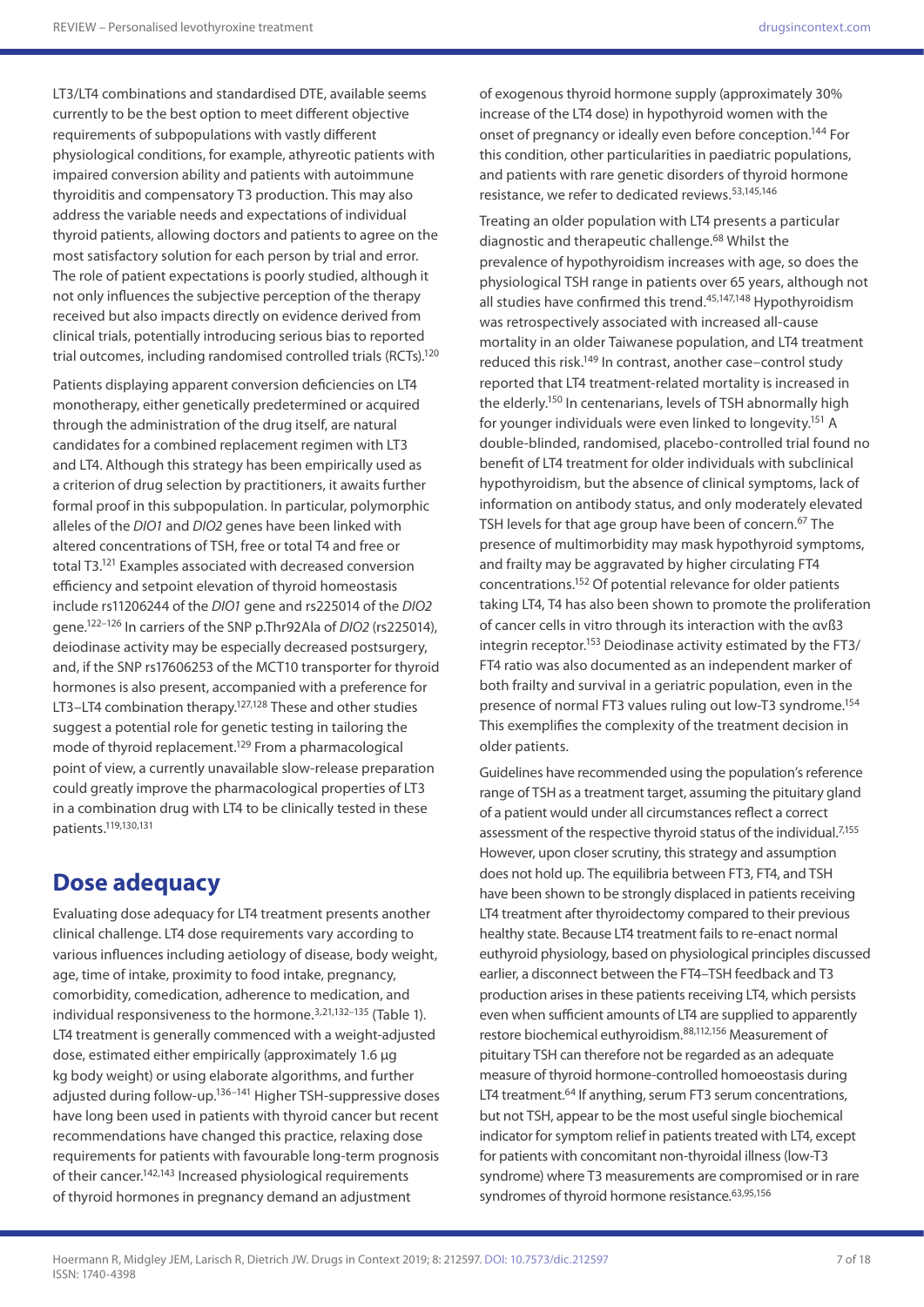**Table 1. Important influences on dose requirements of LT4.**

| <b>Factor</b>                         | <b>Influence</b>                                                                                                                                                                                 |
|---------------------------------------|--------------------------------------------------------------------------------------------------------------------------------------------------------------------------------------------------|
| Gender                                | Mainly indirectly influential through lean weight                                                                                                                                                |
| Age                                   | Reduced LT4 requirements in older patients<br>Older patients may be less tolerant to the full dose of a younger person, requiring a<br>more cautious approach                                    |
| <b>Body weight</b>                    | Higher dose requirements with increasing body weight                                                                                                                                             |
| <b>Time of LT4 intake</b>             | Morning versus evening medication equally effective                                                                                                                                              |
| Intake of food                        | Best absorption rate in the fasting state, recommended LT4 intake 30 minutes before<br>breakfast                                                                                                 |
| <b>Thyroid remnant</b>                | T3 instability following complete loss of functional thyroid tissue, requiring increased<br>LT4 dose or addition of LT3                                                                          |
| <b>Regulatory deficiencies</b>        | Altered equilibria between FT3, FT4, and TSH on LT4, compared to thyroid health<br>Secondary hypothyroidism due to hypothalamic or pituitary disease                                             |
| <b>Conversion efficiency</b>          | Impaired activity of deiodinases type 1 and 2 in patients receiving LT4, genetic<br>polymorphisms in thyroid health and disease                                                                  |
| <b>Resistance to thyroid hormones</b> | Hereditary resistance syndromes, acquired resistance due to interference of endocrine<br>disruptors (environmental pollutants)                                                                   |
| <b>Disease aetiology</b>              | Higher dose requirements in athyreotic patients with thyroid cancer,<br>TSH-mediated increase of deiodinase activities and proportional T3 production in<br>patients with autoimmune thyroiditis |
| Pregnancy                             | Increased LT4 dose requirements due to larger physiological thyroid hormone<br>demand                                                                                                            |
| <b>Comorbidity</b>                    | Decreased gastrointestinal absorption of thyroid hormones in prevalent<br>gastrointestinal diseases, such as coeliac disease                                                                     |
| Use of other drugs                    | Interference of many common drugs with the absorption of LT4                                                                                                                                     |
| <b>Adherence</b>                      | Approximately 20% of nonadherence rate to regular LT4 intake<br>Less influential single-dose omissions due to the long plasma half-life of the drug                                              |

stimulating hormone.

The simplistic interpretation of the role of TSH merely as a passive reflector of peripheral thyroid status has been profoundly misguided. The pituitary is not following but leading the way, providing anticipatory corrective action before the system fails.<sup>58,108,157,158</sup> This is also exemplified by situations of thyroid allostasis, where the setpoint of the feedback loop is downregulated in situations representing energy deprivation (type 1 allostatic load) and upregulated in anticipated stress (type 2 allostatic load). $63$  In these common scenarios, TSH concentration predominantly mirrors the setpoint, and nonnormal TSH concentrations rarely indicate a dysfunction of the thyroid.64 Hypothyroidism only ensues if an ongoing corrective action by the system is unsuccessful. A slightly elevated serum TSH level, as observed in subclinical hypothyroidism, is therefore an ambiguous signal, as it can either represent an elevated setpoint, be an expression of successful corrective action by the central system in impending hypothyroidism with slightly reduced (but compensable) thyroid output or a consequence of system failure.63,66 Subclinical hypothyroidism as per the current definition cannot therefore be used as a

disease classifier of true hypothyroidism. Only the bivariate placement of the conjoined FT4–TSH setpoint at equilibrium, but not the reference range for TSH alone, is able to deliver a mathematically correct interpretation of the interlocked response (Figure 1).66,80

Reconstruction of personal setpoints and the use of calculated homeostatically derived structural parameters may therefore provide suitable additional tools for wider clinical exploration and testing.159,160 This strategy also allows to compare followup measurements with archived markers before the onset of disease whenever available.<sup>58,87</sup> Measurement of FT3, unless compromised in patients with non-thyroidal illness, may be additionally useful for estimating global deiodinase activity.58,87,95,113,156,160

Trial and error in finding the optimum treatment and empirical corrections to find the right balance between under- and over-treatment must still be expected, given the uncertainty in defining the euthyroid state for an individual by biochemical means and the often nonspecific nature of patient complaints.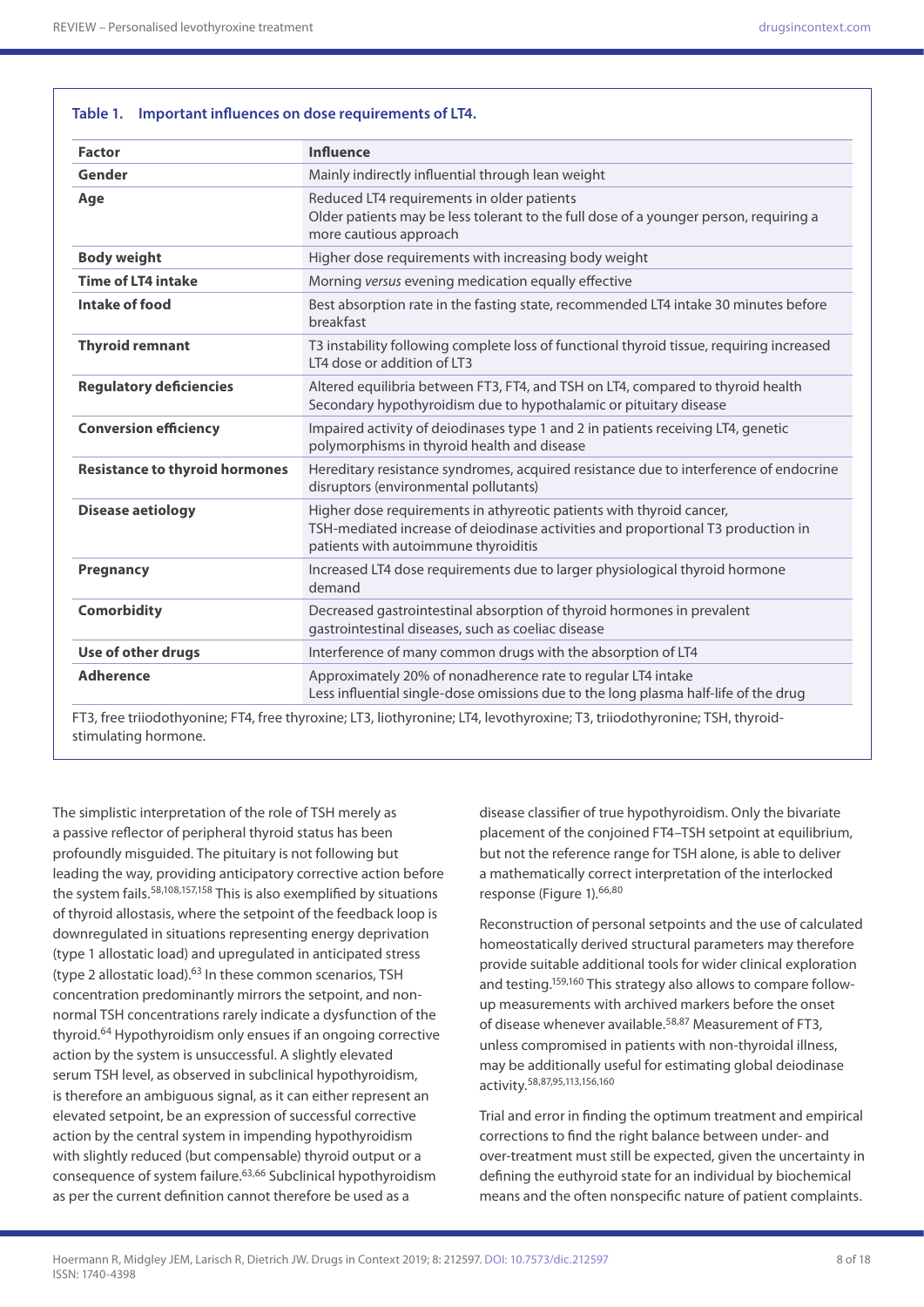Such complaints may be unrelated to thyroid function, rather being associated with other factors including the underlying aetiology of the disease (autoimmune process or malignancy), psychological issues of coping with the disease (cancer fear), or epiphenomena such as fatigue and weight gain.35,161–163 Thyroid autoimmunity per se may be an independent reason for low quality-of-life scores in affected patients, overlapping with a decline in thyroid function.<sup>164</sup> The development of reliable endpoint markers of tissue hypothyroidism is needed for future direction.109 This is not to deny that, for example, in the absence of any thyroid failure, LT4 may display mild antidepressant pharmacological properties, which has different implications and should be evaluated against other antidepressants.165

### **Adverse drug effects**

Acting predominantly as a prodrug, LT4 may be expected to have a superior pharmacological safety profile, compared to the biologically more active LT3. Pharmacologically, the long-lived LT4 compound provides stable long-term serum concentrations with a single daily dosing regimen whereas the shorter-lived drug LT3 displays spikes in serum FT3 concentrations, requiring inconvenient administration in divided daily doses.131,166 However, the biochemical responses will be non-instantaneous and metabolically damped, making the impact of such spikes less dangerous. Fixed combinations of LT3 and LT4 in a drug face similar challenges of different halflives of the components, multiple daily dosing requirements for the T3 component, and optimisation of the ratio of the components to be administered. Pharmacodynamics was one of the main aspects in promoting a shift to the synthetic hormone LT4 from earlier T3-containing alternatives such as DTE, although comparative clinical assessment was widely lacking at that time.<sup>5,6</sup> Although the safety profile of LT4 is well-known, few studies have addressed the long-term safety of LT3 administration.167,168 Over 17 years of observation, Leese did not identify increased clinical risks of atrial fibrillation, cardiovascular disease, or fractures for LT3, compared to LT4.167 Only antipsychotic comedication was increased in patients taking LT3.167 Tariq and colleagues compared synthetic and natural T3–T4 combinations with LT4, and found no increase in risk with the prescription of the alternatives.<sup>168</sup> Although the cardiovascular and skeletal risks of hyperthyroidism are well documented, $2,3,169$  it should be emphasised that factitious thyrotoxicosis caused by LT4 overdose is an entity of thyrotoxicosis entirely different from endogenous hyperthyroidism. In clinical studies, the two conditions, displaying different equilibria, must not be aggregated and have to be analysed separately for the results to be informative on LT4 treatment. A failure to discriminate between subclinical and overt thyroid dysfunctions relates any study outcomes to the case mix rather than thyroid function, severely limiting the information contributed by a plethora of studies that have measured TSH only and reported on associated cardiovascular or bone risk.2,170,171 The dissociation between TSH and FT4 in

predicting atrial fibrillation in euthyroid subjects has already been discussed earlier.

The clinically relevant question arises when overtreatment may have occurred in a patient. Clinical symptoms may often provide an indication. As for biochemical monitoring, studies have documented TSH concentrations that exceed the populations' reference range in approximately 20% of patients receiving LT4.44,172,173 However, LT4-induced thyrotoxicosis is difficult to verify biochemically based on a TSH measurement alone in a patient on LT4, given the uncertainty surrounding both the upper and lower limits of the TSH reference range.<sup>65,66,174,175</sup> FT4 serum concentration is a poor marker of clinical T4 excess, because in many patients receiving LT4, FT4 levels have to be raised above the upper limit of the healthy reference range to facilitate adequate conversion of the precursor into sufficient active T3. Conversion inefficiency of T3 from T4, prevalent in LT4-treated patients, produces unphysiologically high FT4 to FT3 ratios of unknown significance. 86,112,176,177 In this situation, elevated serum FT3 levels may provide a more specific, but less sensitive indicator of overdosing, when obtained with a delay of several hours before the intake of the next daily LT4 dose.<sup>156</sup> FT3 concentrations tend to be relative or absolutely low in LT4-treated patients, due to the thyroidal deficiency in the TSH-T3 shunt or the suppression of this pathway by T4.86,177 This is a drug-related phenomenon in otherwise healthy subjects, unrelated to non-thyroidal illness and methodological interference.<sup>55,63,175</sup>

TSH suppression by itself is frequently uninterpretable, being supported by some retrospective and prospective studies as clinically optimally euthyroid, whereas declared a major risk factor by others.2,3,95,156,178,179 A wide disjoint arising between FT3 and TSH on LT4 treatment subdivides patients into three categories of conversion efficiency, as estimated by global deiodinase activity, strong converters achieving appropriate FT3 concentrations without TSH suppression, intermediate converters associated with FT4 levels above the upper reference and as a result suppressed TSH, and poor converters showing a progressive FT3–TSH disjoint whilst failing to adequately raise or even paradoxically lowering their FT3 serum concentrations.113 To complicate things further, although overt hypothyroidism was found to be associated with increased all-cause mortality, several studies have also linked longevity with a slightly hypothyroid biochemical thyroid state.149,180–182 However, it is unknown if this is a genetic advantage and whether it may be prognostically related to LT4 treatment in any way.

In the absence of proper stratification, wide variations amongst individuals in treatment efficiency will produce statistical aggregation bias (Simpson's paradox) in clinical studies, including RCTs.<sup>10</sup> Undue statistical averaging of treatment effects across nonuniform populations with different mathematical moments causes serious bias, not rectified by study design, in non-ergodic parameters such as thyroid hormones.91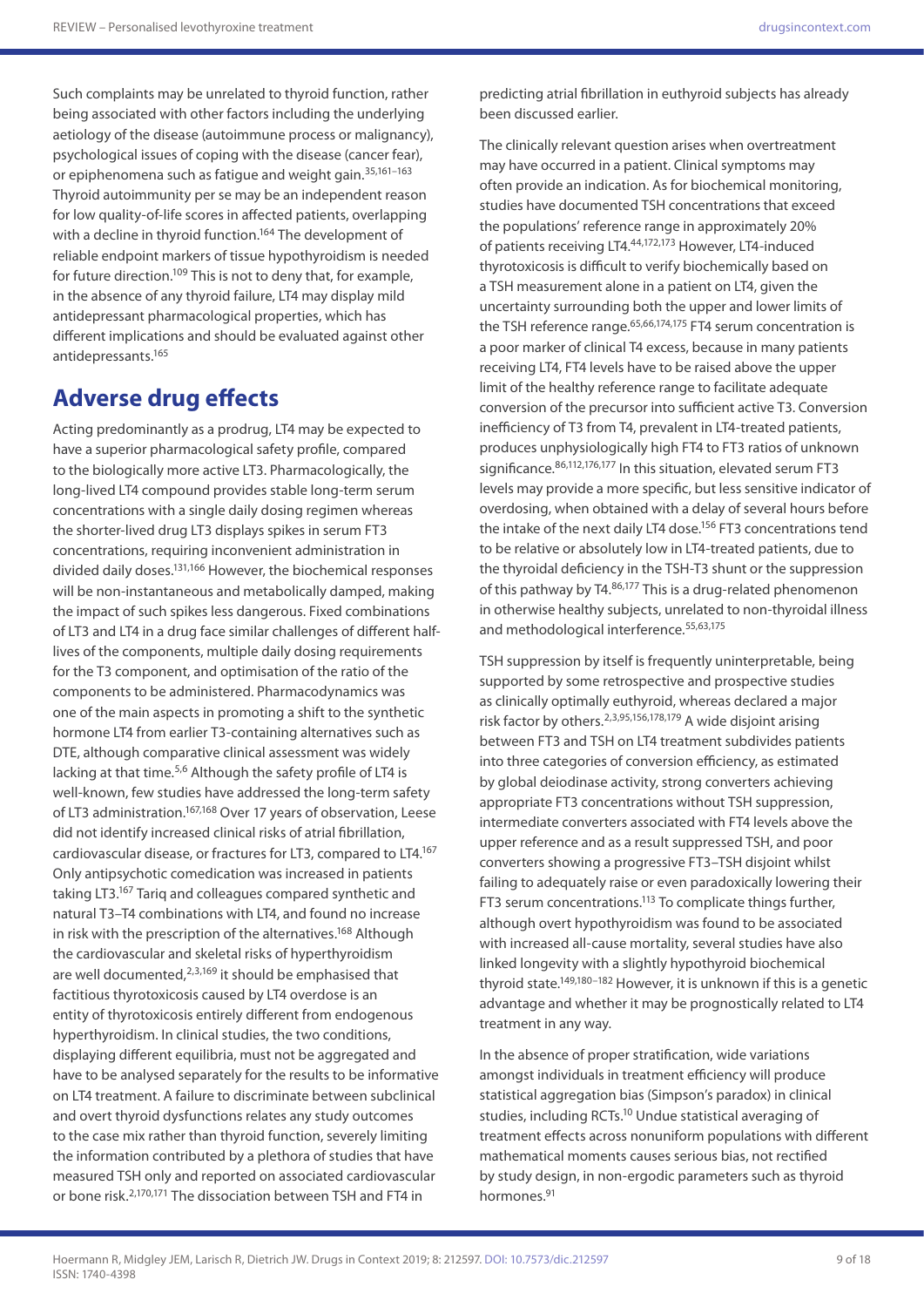Despite their apparent failure to account for collider stratification bias, numerous studies associating TSH concentrations with adverse treatment-related outcomes may still contribute epidemiological data and provide valuable information in relation to a population.<sup>2,3,169-171,183</sup> However. conflicting and irreproducible results may be expected, depending on the respective patient mix aggregated in the study.10 More importantly, results obtained from such studies are however not generalisable to the individual level, and become unusable in personalised patient care.58,92,96,184,185 Notably, inherent non-ergodic properties of thyroid hormones and individual traits expressed in setpoints pose serious challenges for the interpretation of clinical studies,<sup>91</sup> demanding a sharply-defined distinction between epidemiological strategies and personalised outcome research.

## **Future directions**

Major diagnostic improvements should aim at revising the definition of hypothyroidism as a disease including novel clinical endpoint markers to avoid the current use of different diagnostic and therapeutic cut-offs. Treatment targets should be personalised taking into account the highly individual non-ergodic nature of thyroid parameters. When evaluating different modes of treatment, meta-analyses, systematic reviews and guidelines must be less reliant on statistical averaging, avoiding statistical aggregation bias and considering different needs of subpopulations. Another priority is the development of novel formulas to improve the pharmacokinetic profile of available LT3 drugs.

## **Conclusions**

Recent surveys have highlighted considerable dissatisfaction with the standard LT4 treatment of hypothyroidism and indicated a willingness of most thyroidologists, depending on case presentation, to circumvent treatment recommendations endorsed by current guidelines.<sup>11</sup> Expression of strong diverging patient and expert opinions coincides with recent advances in our understanding of thyroid hormone regulation in health and disease.97,186 A long-held tenet has been falsified that replacing only the prodrug LT4 in the treatment of primary hypothyroidism in a dose guided by the TSH reference range in thyroid health, would under all circumstances guarantee derivation of adequate amounts of T3 by various organs for their autonomous utilisation and proper functioning.<sup>33,36,85,117,187</sup> The unexpected collapse of the conventional reference system, particularly for TSH, 88 in the treatment situation makes current biochemical definitions of hypothyroidism unreliable tools for guiding substitution therapy of the deficiency. This requires a thorough reassessment of basic principles applicable to LT4 use in patient care, extending statistical aggregation of population results obtained from many epidemiological studies that are not readily applicable to the individual level.<sup>91</sup> Trait-like personal markers such as setpoints, together with a renewed focus on clinical disease definition and tissue markers of hypothyroidism, may offer a future perspective for making personalised treatment decisions.<sup>66,159</sup> Apparent shortcomings in the standard therapy with LT4, discussed in this and other reviews, should stimulate more interest in the development of modern T3-based drugs, such as slow-release T3 preparations.

**Contributions:** RH drafted the manuscript. JEM, RL and JWD contributed additional ideas, text passages, edits, and references. All named authors meet the International Committee of Medical Journal Editors (ICMJE) criteria for authorship for this article, take responsibility for the integrity of the work as a whole, and have given their approval for this version to be published.

**Disclosure and potential conflicts of interest:**JWD is co-owner of the intellectual property rights for the patent 'System and Method for Deriving Parameters for Homeostatic Feedback Control of an Individual' (Singapore Institute for Clinical Sciences, Biomedical Sciences Institutes, Application Number 201208940-5, WIPO number WO/2014/088516). All other authors declare that there is no conflict of interest that could be perceived as prejudicing the impartiality of the research reported. The International Committee of Medical Journal Editors (ICMJE) Potential Conflicts of Interests form for the authors is available for download at<http://www.drugsincontext.com/wp-content/uploads/2019/08/dic.212597-COI.pdf>

#### **Acknowledgments:** None.

Funding declaration: This research did not receive any specific grant from any funding agency in the public, commercial or not-for-profit sector**.**

**Copyright:** Copyright © 2019 Hoermann R, Midgley JEM, Larisch R, Dietrich JW. [https://doi.org/10.7573/dic.212597.](https://doi.org/10.7573/dic.212597) Published by Drugs in Context under Creative Commons License Deed CC BY NC ND 4.0 which allows anyone to copy, distribute, and transmit the article provided it is properly attributed in the manner specified below. No commercial use without permission.

**Correct attribution:** Copyright © 2019 Hoermann R, Midgley JEM, Larisch R, Dietrich JW. Published by Drugs in Context under Creative Commons License Deed CC BY NC ND 4.0.

**Article URL:** [https://www.drugsincontext.com/individualised-requirements-for-optimum-treatment-of-hypothyroidism:-complex-needs,](https://www.drugsincontext.com/individualised-requirements-for-optimum-treatment-of-hypothyroidism:-complex-needs,-limited-options) [limited-options](https://www.drugsincontext.com/individualised-requirements-for-optimum-treatment-of-hypothyroidism:-complex-needs,-limited-options)

**Correspondence:** Rudolf Hoermann, MD, PhD, Klinikum Lüdenscheid, Paulmannshöhler Str 14, D-58515 Lüdenscheid, Germany. [rudolf.hoermann@gmail.com](mailto:rudolf.hoermann@gmail.com)

**Provenance:** invited; externally peer reviewed.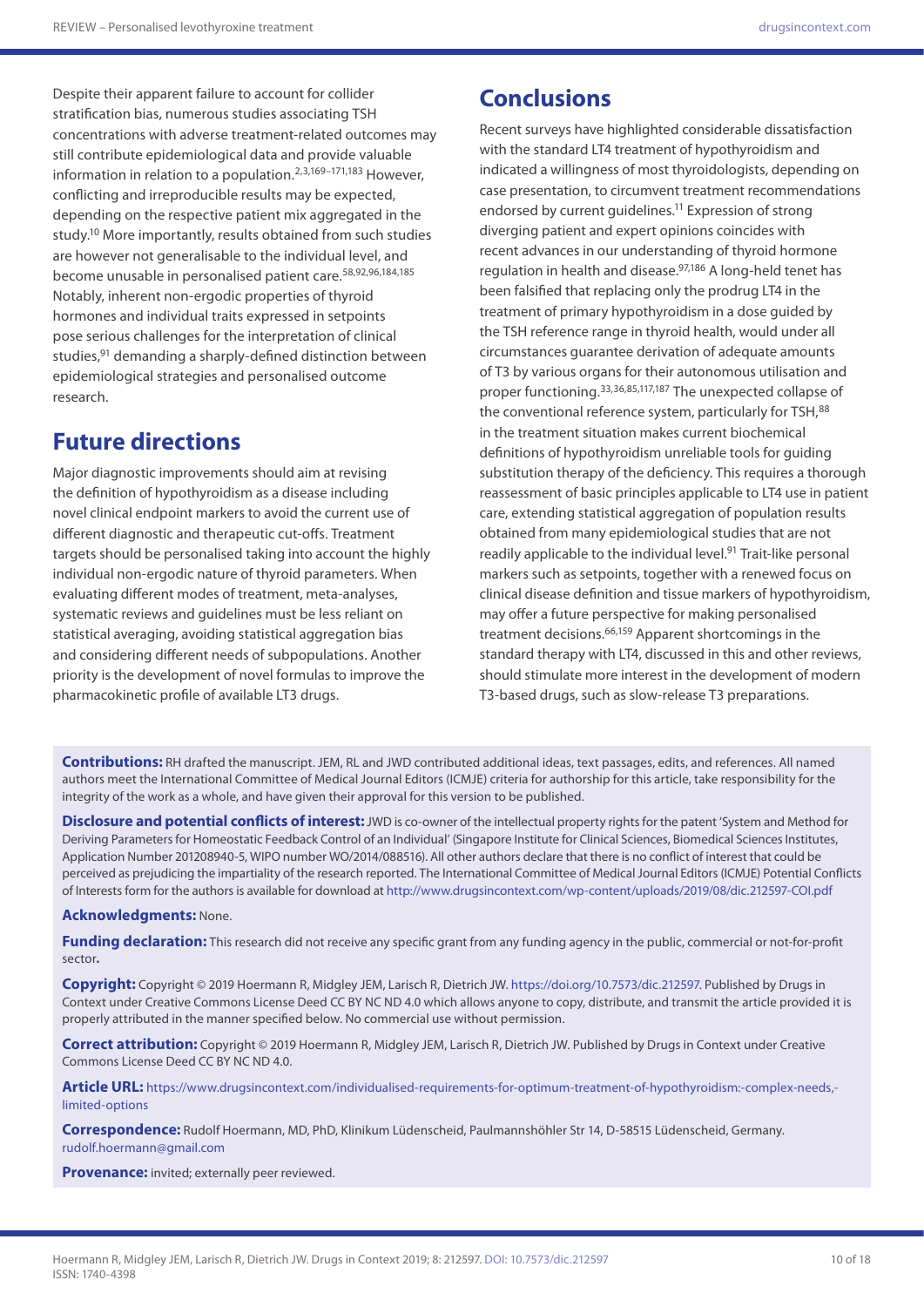**Submitted:** 20 April 2019; **Peer review comments to author:** 2 July 2019; **Revised manuscript received:** 9 July 2019; **Accepted:** 15 July 2019; **Publication date:** 13 August 2019.

**Drugs in Context** is published by BioExcel Publishing Ltd. Registered office: Plaza Building, Lee High Road, London, England, SE13 5PT.

BioExcel Publishing Limited is registered in England Number 10038393. VAT GB 252 7720 07.

For all manuscript and submissions enquiries, contact the Editor-in-Chief [gordon.mallarkey@bioexcelpublishing.com](mailto:gordon.mallarkey@bioexcelpublishing.com)

For all permissions, rights and reprints, contact David Hughes [david.hughes@bioexcelpublishing.com](mailto:david.hughes@bioexcelpublishing.com)

### **References**

- 1. Razvi S, Korevaar T, Taylor P. Trends, determinants and associations of treated hypothyroidism in the United Kingdom, 2005– 2014. *Thyroid*. 2019;29:174–182. <https://doi.org/10.1089/thy.2018.0251>
- 2. Biondi B, Wartofsky L. Treatment with thyroid hormone. *Endocr Rev*. 2014;35:433–512.<https://doi.org/10.1210/er.2013-1083>
- 3. Jonklaas J. Update on the treatment of hypothyroidism. *Curr Opin Oncol*. 2016;28:18–25. <https://doi.org/10.1097/CCO.0000000000000242>
- 4. Chaker L, Bianco AC, Jonklaas J, Peeters RP. Hypothyroidism. *Lancet*. 2017;390:1550–1562. [https://doi.org/10.1016/S0140-6736\(17\)30703-1](https://doi.org/10.1016/S0140-6736(17)30703-1)
- 5. Hennessey JV. Historical and current perspective in the use of thyroid extracts for the treatment of hypothyroidism. *Endocr Pract*. 2015;21:1161–1170. <https://doi.org/10.4158/EP14477.RA>
- 6. McAninch EA, Bianco AC. The history and future of treatment of hypothyroidism. *Ann Intern Med*. 2016;164:50–56. <https://doi.org/10.7326/M15-1799>
- 7. Jonklaas J, Bianco AC, Bauer AJ, et al. Guidelines for the treatment of hypothyroidism: prepared by the American Thyroid Association task force on thyroid hormone replacement. *Thyroid*. 2014;24:1670–1751.<https://doi.org/10.1089/thy.2014.0028>
- 8. Kaufman SC, Gross TP, Kennedy DL. Thyroid hormone use: trends in the United States from 1960 through 1988. *Thyroid*. 1991;1:285–291. <https://doi.org/10.1089/thy.191.1.285>
- 9. Wiersinga WM. Therapy of endocrine disease: T4+T3 combination therapy: is there a true effect. *Eur J Endocrinol*. 2017;177: R287–R296.<https://doi.org/10.1530/EJE-17-0645>
- 10. Hoermann R, Midgley JEM, Larisch R, Dietrich JW. Lessons from randomised clinical trials for triiodothyronine treatment of hypothyroidism: have they achieved their objectives. *J Thyroid Res*. 2018;2018:3239197. <https://doi.org/10.1155/2018/3239197>
- 11. Jonklaas J, Tefera E, Shara N. Prescribing therapy for hypothyroidism: influence of physician characteristics. *Thyroid*. 2019;29:44–52. <https://doi.org/10.1089/thy.2018.0369>
- 12. Ladenson PW. Precision medicine comes to thyroidology. *J Clin Endocrinol Metab*. 2016;101:799–803. <https://doi.org/10.1210/jc.2015-3695>
- 13. Wiersinga WM. Paradigm shifts in thyroid hormone replacement therapies for hypothyroidism. *Nat Rev Endocrinol*. 2014;10: 164–174.<https://doi.org/10.1038/nrendo.2013.258>
- 14. Citterio CE, Targovnik HM, Arvan P. The role of thyroglobulin in thyroid hormonogenesis. *Nat Rev Endocrinol*. 2019;15:323–338. <https://doi.org/10.1038/s41574-019-0184-8>
- 15. Colucci P, Yue CS, Ducharme M, Benvenga S. A review of the pharmacokinetics of levothyroxine for the treatment of hypothyroidism. *Eur Endocrinol*. 2013;9:40–47. <https://doi.org/10.17925/EE.2013.09.01.40>
- 16. Bach-Huynh TG, Nayak B, Loh J, Soldin S, Jonklaas J. Timing of levothyroxine administration affects serum thyrotropin concentration. *J Clin Endocrinol Metab*. 2009;94:3905–3912.<https://doi.org/10.1210/jc.2009-0860>
- 17. Rajput R, Chatterjee S, Rajput M. Can levothyroxine be taken as evening dose? Comparative evaluation of morning versus evening dose of levothyroxine in treatment of hypothyroidism. *J Thyr Res*. 2011;2011. <https://doi.org/10.4061/2011/505239>
- 18. Vanderpump M. Pharmacotherapy: hypothyroidism—should levothyroxine be taken at bedtime. *Nat Rev Endocrinol*. 2011;7:195. <https://doi.org/10.1038/nrendo.2011.29>
- 19. Akın O. Morning vs. Bedtime levothyroxine administration: what is the ideal choice for children. *J Pediatr Endocrinol Metab*. 2018;31:1249–1255. <https://doi.org/10.1515/jpem-2018-0168>
- 20. Jonklaas J. Treatment of hypothyroidism. In: Lauter M, Duntas, L, Wartofsky, L, eds. The thyroid and its diseases. Basel, Switzerland: Springer International Publishing AG; 2019;265–281.
- 21. Liwanpo L, Hershman JM. Conditions and drugs interfering with thyroxine absorption. *Best Pract Res Clin Endocrinol Metab*. 2009;23:781–792.<https://doi.org/10.1016/j.beem.2009.06.006>
- 22. Roos A, Linn-Rasker SP, Van Domburg RT, Tijssen JP, Berghout A. The starting dose of levothyroxine in primary hypothyroidism treatment: a prospective, randomized, double-blind trial. *Arch Int Med*. 2005;165:1714–1720. <https://doi.org/10.1001/archinte.165.15.1714>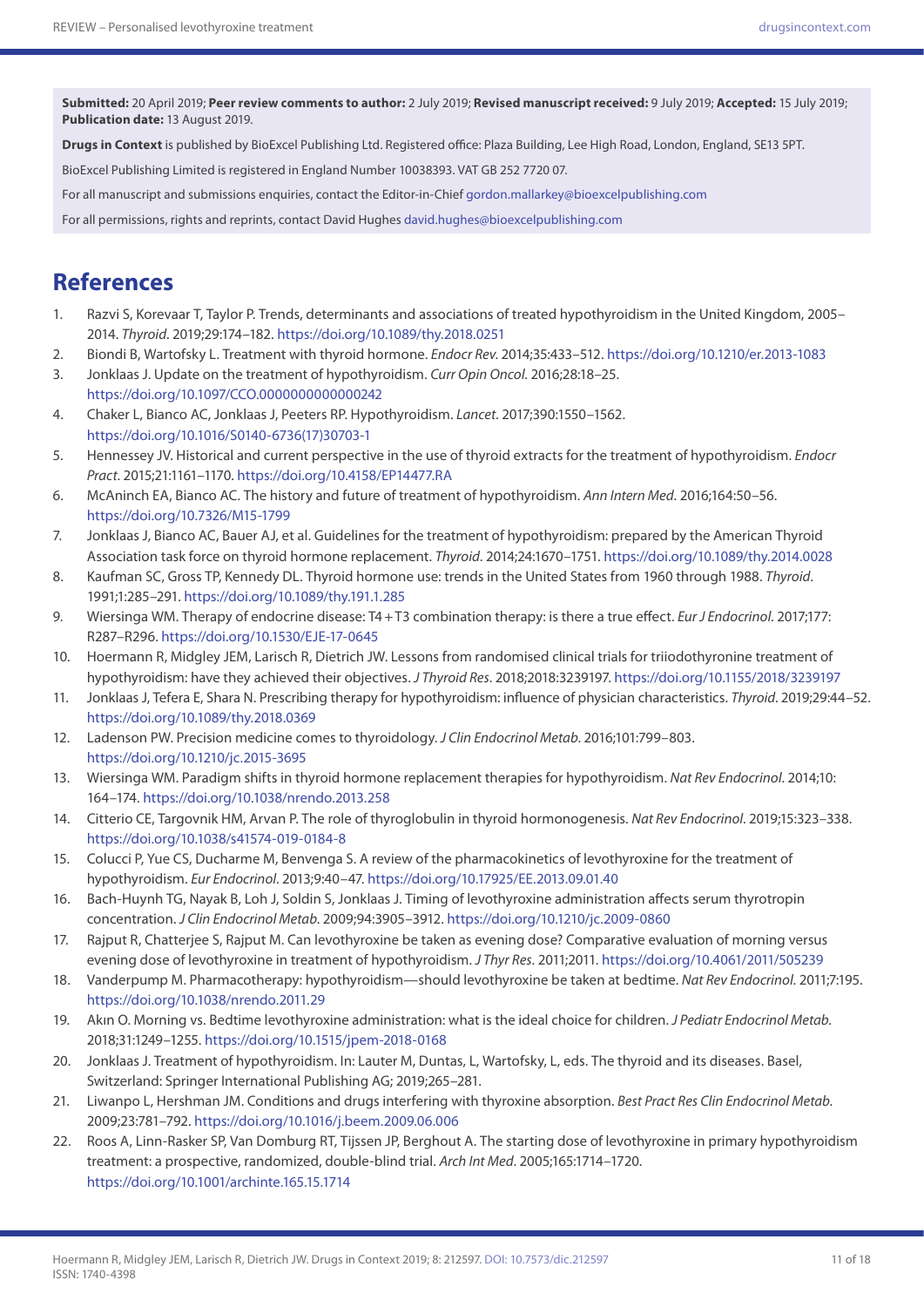- 23. Younis IR, Ahmed MA, Burman KD, Soldin OP, Jonklaas J. Stable isotope pharmacokinetic studies provide insight into effects of age, sex, and weight on levothyroxine metabolism. *Thyroid*. 2018;28:41–49.<https://doi.org/10.1089/thy.2017.0380>
- 24. Gereben B, Zavacki AM, Ribich S, et al. Cellular and molecular basis of deiodinase-regulated thyroid hormone signaling. *Endocr Rev*. 2008;29:898–938.<https://doi.org/10.1210/er.2008-0019>
- 25. Larsen PR, Zavacki AM. The role of the iodothyronine deiodinases in the physiology and pathophysiology of thyroid hormone action. *Eur Thyroid J*. 2012;1:232–242. <https://doi.org/10.1159/000343922>
- 26. Takeshige K, Sekido T, Kitahara J-I, et al. Cytosolic T3-binding protein modulates dynamic alteration of T3-mediated gene expression in cells. *Endocr J*. 2014:6:561–570.<https://doi.org/10.1507/endocrj.EJ13-0418>
- 27. Zevenbergen C, Meima ME, Lima De Souza EC, et al. Transport of iodothyronines by human l-type amino acid transporters. *Endocrinology*. 2015;156:4345–4355.<https://doi.org/10.1210/en.2015-1140>
- 28. Cheng S-Y, Leonard JL, Davis PJ. Molecular aspects of thyroid hormone actions. *Endocr Rev*. 2010;31:139–170. <https://doi.org/10.1210/er.2009-0007>
- 29. Flamant F, Cheng SY, Hollenberg AN, et al. Thyroid hormone signaling pathways: time for a more precise nomenclature. *Endocrinology*. 2017;158:2052–2057.<https://doi.org/10.1210/en.2017-00250>
- 30. Senese R, Cioffi F, De Lange P, Goglia F, Lanni A. Thyroid: biological actions of 'nonclassical' thyroid hormones. *J Endocrinol*. 2014;221:R1–12. <https://doi.org/10.1530/JOE-13-0573>
- 31. Hönes GS, Rakov H, Logan J, et al. Noncanonical thyroid hormone signaling mediates cardiometabolic effects in vivo. *Proc Natl Acad Sci USA*. 2017;114:E11323–E11332.<https://doi.org/10.1073/pnas.1706801115>
- 32. Harington CR, Barger G. Chemistry of thyroxine: constitution and synthesis of thyroxine. *Biochem J*. 1927;21:169.
- 33. Saravanan P, Visser TJ, Dayan CM. Psychological well-being correlates with free thyroxine but not free 3,5,3'-triiodothyronine levels in patients on thyroid hormone replacement. *J Clin Endocrinol Metab*. 2006;91:3389–3393. <https://doi.org/10.1210/jc.2006-0414>
- 34. Wekking EM, Appelhof BC, Fliers E, et al. Cognitive functioning and well-being in euthyroid patients on thyroxine replacement therapy for primary hypothyroidism. *Eur J Endocrinol*. 2005;153:747–753.<https://doi.org/10.1530/eje.1.02025>
- 35. Thvilum M, Brandt F, Almind D, Christensen K, Brix TH, Hegedüs L. Increased psychiatric morbidity before and after the diagnosis of hypothyroidism: a nationwide register study. *Thyroid*. 2014;24:802–808.<https://doi.org/10.1089/thy.2013.0555>
- 36. Winther KH, Cramon P, Watt T, et al. Disease-specific as well as generic quality of life is widely impacted in autoimmune hypothyroidism and improves during the first six months of levothyroxine therapy. *PLoS One*. 2016;11:e0156925. <https://doi.org/10.1371/journal.pone.0156925>
- 37. Fallahi P, Ferrari SM, Ruffilli I, et al. Advancements in the treatment of hypothyroidism with L-T4 liquid formulation or soft gel capsule: an update. *Exp Op Drug Delivery*. 2017;14:647–655. <https://doi.org/10.1080/17425247.2016.1227782>
- 38. Virili C, Giovanella L, Fallahi P, et al. Levothyroxine therapy: changes of TSH levels by switching patients from tablet to liquid formulation. A systematic review and meta-analysis. *Front Endocrinol*. 2018;9.<https://doi.org/10.3389/fendo.2018.00010>
- 39. Krehan A, Kahaly GJ. Randomized, double-blind crossover study of bioavailability of levothyroxine. *Med Klin*. 2008;97:522–527.
- 40. Braverman LE, Utiger RD. Introduction to thyrotoxicosis. In: Braverman LE, Utiger RD, eds., Werner and Ingbar's the thyroid: a fundamental and clinical text. 6th ed. Philadelphia: J.B. Lippincott Company; 1995;645–647.
- 41. Zulewski H, Müller B, Exer P, Miserez AR, Staub JJ. Estimation of tissue hypothyroidism by a new clinical score: evaluation of patients with various grades of hypothyroidism and controls. *J Clin Endocrinol Metab*. 1997;82:771–776. <https://doi.org/10.1210/jcem.82.3.3810>
- 42. Canaris GJ, Steiner JF, Ridgway EC. Do traditional symptoms of hypothyroidism correlate with biochemical disease? *J Gen Intern Med*. 1997;12:544–550. <https://doi.org/10.1046/j.1525-1497.1997.07109.x>
- 43. Vanderpump MP, Tunbridge WM, French JM, et al. The incidence of thyroid disorders in the community: a twenty-year follow-up of the Whickham survey. *Clin Endocrinol (Oxf)*. 1995;43:55–68.
- 44. Canaris GJ, Manowitz NR. The Colorado thyroid disease prevalence study. *Arch Int Med*. 2000;160:526–534. <https://doi.org/10.1001/archinte.160.4.526>
- 45. Hollowell JG, Staehling NW, Flanders WD, et al. Serum TSH, T<sub>4</sub>, and thyroid antibodies in the United States population (1988 to 1994): National health and nutrition examination survey (NHANES III). *J Clin Endocrinol Metab*. 2002;87:489–499. <https://doi.org/10.1210/jcem.87.2.8182>
- 46. Cooper DS, Biondi B. Subclinical thyroid disease. *Lancet*. 2012;379:1142–1154. [https://doi.org/10.1016/S0140-6736\(11\)60276-6](https://doi.org/10.1016/S0140-6736(11)60276-6)
- 47. Garmendia Madariaga A, Santos Palacios S, Guillén-Grima F, Galofré JC. The incidence and prevalence of thyroid dysfunction in Europe: a meta-analysis. *J Clin Endocrinol Metab*. 2014;99:923–931.<https://doi.org/10.1210/jc.2013-2409>
- 48. Taylor PN, Albrecht D, Scholz A, et al. Global epidemiology of hyperthyroidism and hypothyroidism. *Nat Rev Endocrinol*. 2018;14:301–316.<https://doi.org/10.1038/nrendo.2018.18>
- 49. Beck-Peccoz P, Rodari G, Giavoli C, Lania A. Central hypothyroidism a neglected thyroid disorder. *Nat Rev Endocrinol*. 2017;13:588–598.<https://doi.org/10.1038/nrendo.2017.47>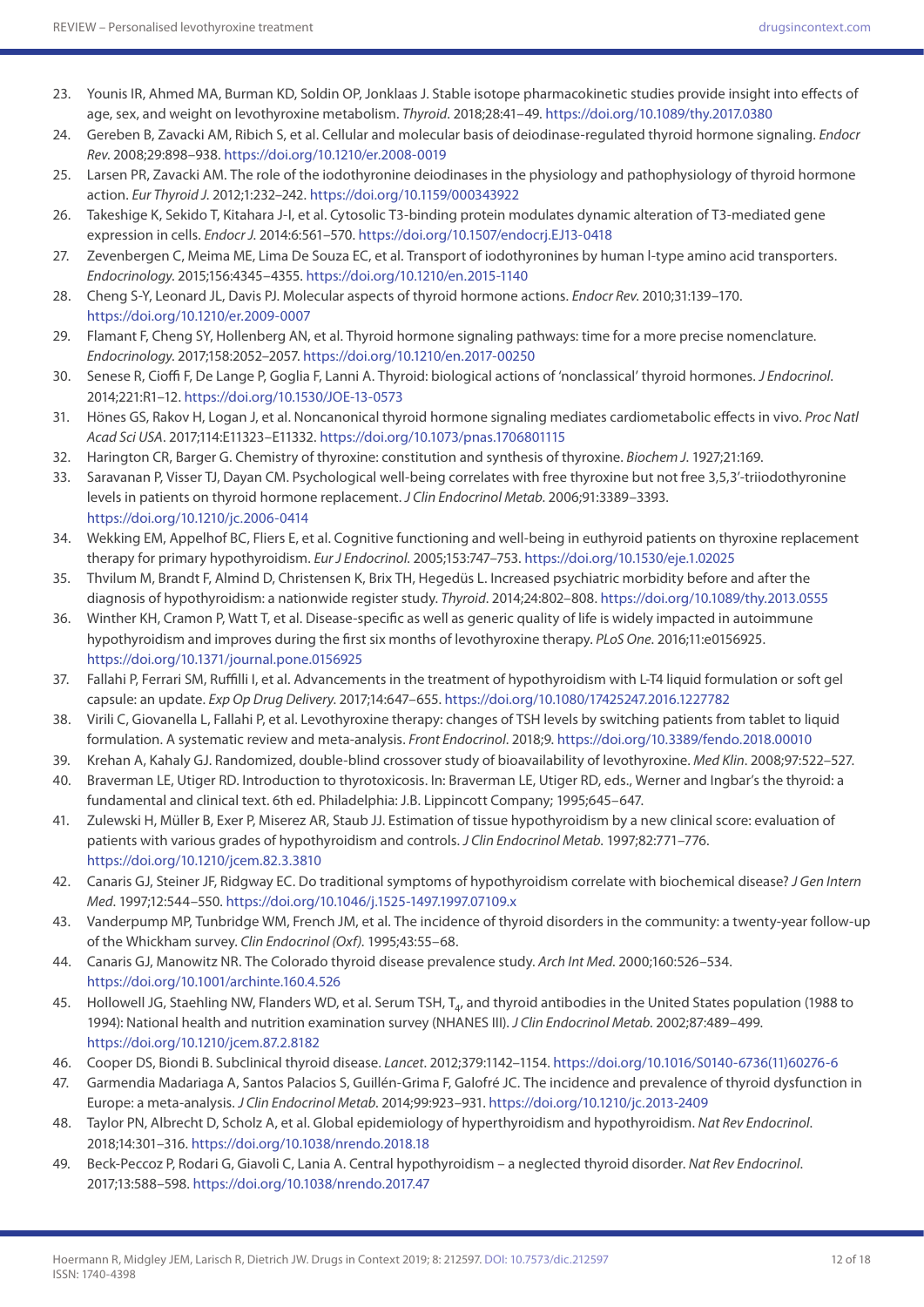- 50. Solter D, Solter M. Benefit of combined triiodothyronine (LT3) and thyroxine (LT4) treatment in athyreotic patients unresponsive to LT4 alone. *Exp Clin Endocrinol Diabetes*. 2012;120:121–123. <https://doi.org/10.1055/s-0031-1297253>
- 51. Ortiga-Carvalho TM, Sidhaye AR, Wondisford FE. Thyroid hormone receptors and resistance to thyroid hormone disorders. *Nat Rev Endocrinol*. 2014;10:582–591. <https://doi.org/10.1038/nrendo.2014.143>
- 52. Schug TT, Johnson AF, Birnbaum LS, et al. Minireview: endocrine disruptors: past lessons and future directions. *Mol Endocrinol*. 2016;30:833–847.<https://doi.org/10.1210/me.2016-1096>
- 53. Grasberger H, Refetoff S. Resistance to thyrotropin. *Best Pract Res Clin Endocrinol Metab*. 2017;31:183–194. <https://doi.org/10.1016/j.beem.2017.03.004>
- 54. Lauretta R, Sansone A, Sansone M, Romanelli F, Appetecchia M. Endocrine disrupting chemicals: effects on endocrine glands. *Front Endocrinol*. 2019;10. <https://doi.org/10.3389/fendo.2019.00178>
- 55. Fliers E, Bianco AC, Langouche L, Boelen A. Thyroid function in critically ill patients. *Lancet Diabetes Endocrinol*. 2015;3:816–825. <https://doi.org/10.1210/jc.2004-2567>
- 56. Pingitore A, Mastorci F, Piaggi P, et al. Usefulness of triiodothyronine replacement therapy in patients with ST elevation myocardial infarction and borderline/reduced triiodothyronine levels (from the THIRST study). *Am J Cardiol*. 2019;123:905–912. <https://doi.org/10.1016/j.amjcard.2018.12.020>
- 57. Lakhani OJ, Tripathi S, Indu KC, Desai M. Levothyroxine replacement before glucocorticoid replacement leading to adrenal crisis in a case of autoimmune polyendocrine syndrome type II (Schmidt syndrome). *Thyr Res Pract*. 2015;12:116–118. [https://doi.org/10.4103/0973-0354.157932.](https://doi.org/10.4103/0973-0354.157932)
- 58. Hoermann R, Midgley JEM, Larisch R, Dietrich JW. Relational stability in the expression of normality, variation, and control of thyroid function. *Front Endocrinol (Lausanne)*. 2016;7:142. <https://doi.org/10.3389/fendo.2016.00142>
- 59. Hoermann R, Midgley JEM, Larisch R, Dietrich JW. Homeostatic control of the thyroid-pituitary axis: perspectives for diagnosis and treatment. *Front Endocrinol (Lausanne)*. 2015;6:177. <https://doi.org/10.3389/fendo.2015.00177>
- 60. Baloch Z, Carayon P, Conte-Devolx B, et al. Laboratory medicine practice guidelines. Laboratory support for the diagnosis and monitoring of thyroid disease. *Thyroid*. 2004;13:3–126. <https://doi.org/10.1089/105072503321086962>
- 61. Hoermann R, Broecker M, Grossmann M, Mann K, Derwahl M. Interaction of human chorionic gonadotropin (hCG) and asialo-hCG with recombinant human thyrotropin receptor. *J Clin Endocrinol Metab*. 1994;78:933–938.<https://doi.org/10.1210/jcem.78.4.8157724>
- 62. Dietrich JW, Landgrafe G, Fotiadou EH. TSH and thyrotropic agonists: key actors in thyroid homeostasis. *J Thyroid Res*. 2012;2012:351864. <https://doi.org/10.1155/2012/351864>
- 63. Chatzitomaris A, Hoermann R, Midgley JEM, et al. Thyroid allostasis-adaptive responses of thyrotropic feedback control to conditions of strain, stress, and developmental programming. *Front Endocrinol (Lausanne)*. 2017;8:163. <https://doi.org/10.3389/fendo.2017.00163>
- 64. Hoermann R, Midgley JEM, Larisch R, Dietrich JW. Recent advances in thyroid hormone regulation: toward a new paradigm for optimal diagnosis and treatment. *Front Endocrinol (Lausanne)*. 2017;8:364.<https://doi.org/10.3389/fendo.2017.00364>
- 65. Ross HA, Den Heijer M, Hermus ARMM, Sweep FCGJ. Composite reference interval for thyroid-stimulating hormone and free thyroxine, comparison with common cutoff values, and reconsideration of subclinical thyroid disease. *Clin Chem*. 2009;55: 2019–2025.<https://doi.org/10.1373/clinchem.2009.124560>
- 66. Hoermann R, Midgley JEM, Larisch R, Dietrich JW. Advances in applied homeostatic modelling of the relationship between thyrotropin and free thyroxine. *PLoS One*. 2017;12:e0187232. <https://doi.org/10.1371/journal.pone.0187232>
- 67. Stott DJ, Rodondi N, Kearney PM, et al. Thyroid hormone therapy for older adults with subclinical hypothyroidism. *N Engl J Med*. 2017;376:2534–2544. <https://doi.org/10.1056/NEJMoa1603825>
- 68. Calsolaro V, Niccolai F, Pasqualetti G, et al. Overt and subclinical hypothyroidism in the elderly: when to treat. *Front Endocrinol*. 2019;10.<https://doi.org/10.3389/fendo.2019.00177>
- 69. Cooper DS. Clinical practice. Subclinical hypothyroidism. *N Engl J Med*. 2001;345:260–265.
- 70. Pollock MA, Sturrock A, Marshall K, et al. Thyroxine treatment in patients with symptoms of hypothyroidism but thyroid function tests within the reference range: randomised double blind placebo controlled crossover trial. *BMJ*. 2001;323:891–895.
- 71. Carlé A, Pedersen IB, Knudsen N, et al. Hypothyroid symptoms fail to predict thyroid insufficiency in old people: a populationbased case-control study. *Am J Med*. 2016;129:1082–1092.<https://doi.org/10.1016/j.amjmed.2016.06.013>
- 72. Massolt ET, Van Der Windt M, Korevaar TIM, et al. Thyroid hormone and its metabolites in relation to quality of life in patients treated for differentiated thyroid cancer. *Clin Endocrinol (Oxf)*. 2016;85:781–788.<https://doi.org/10.1111/cen.13101>
- 73. Stadje R, Dornieden K, Baum E, et al. The differential diagnosis of tiredness: a systematic review. *BMC Fam Pract*. 2016;17:147. <https://doi.org/10.1186/s12875-016-0545-5>
- 74. Caldwell G, Kellett HA, Gow SM, et al. A new strategy for thyroid function testing. *Lancet*. 1985;1:1117–1119. [https://doi.org/10.1016/s0140-6736\(85\)92429-8](https://doi.org/10.1016/s0140-6736(85)92429-8)
- 75. Spencer C, Eigen A, Shen D, et al. Specificity of sensitive assays of thyrotropin (TSH) used to screen for thyroid disease in hospitalized patients. *Clin Chem*. 1987;33:1391–1396.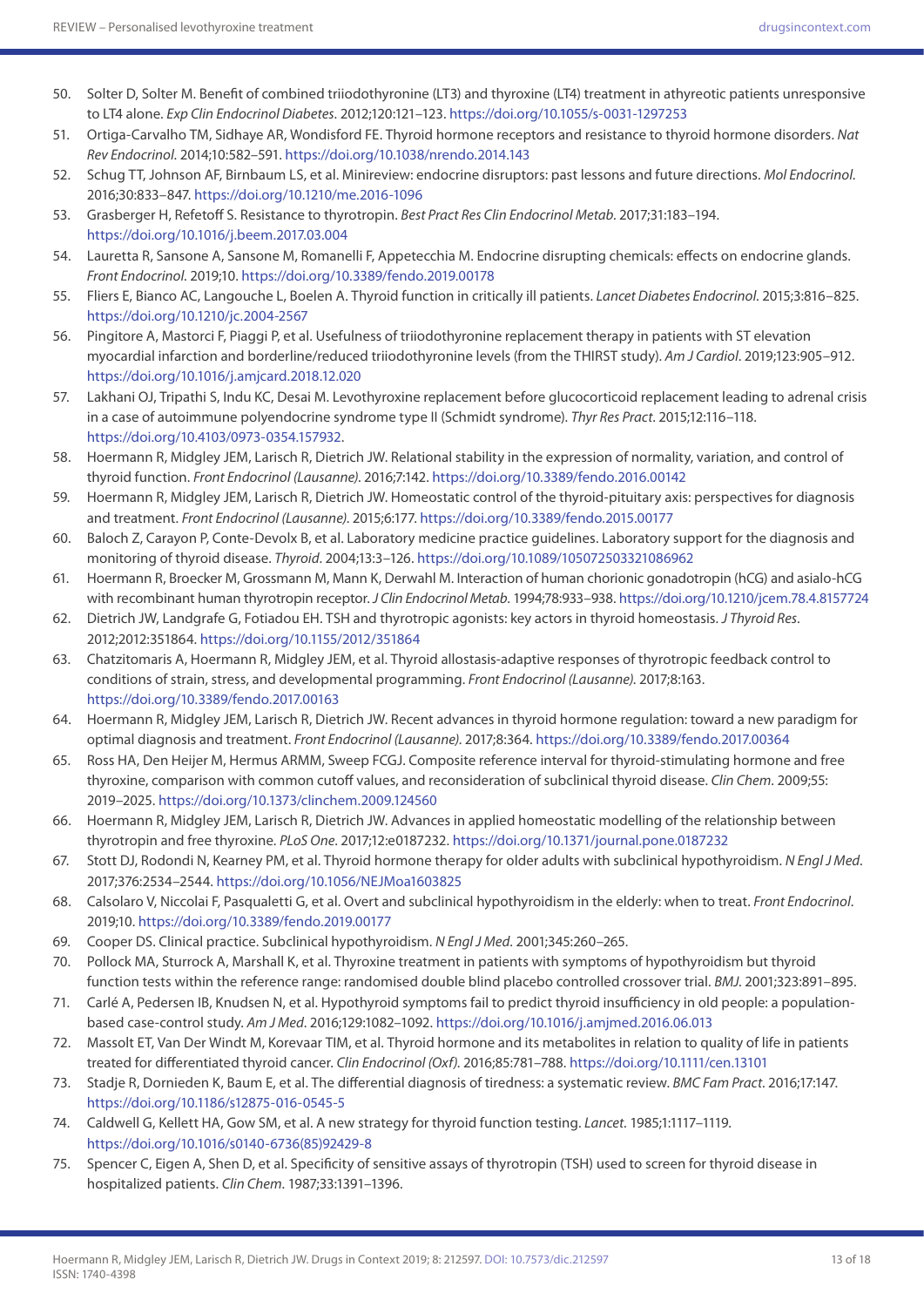- 76. Carvalho GAD, Perez CLS, Ward LS. The clinical use of thyroid function tests. *Arquivos Brasileiros de Endocrinologia & Metabologia*. 2013;57:193–204.
- 77. Sox HC, Higgins MC, Owens DK. Chapter 4 : understanding new information: Bayes theorem. In: Sox HC, Higgins MC, Owens DK, eds. Medical decision making. Oxford, UK: Wiley-Blackwell; 2013
- 78. Andersen S, Pedersen KM, Bruun NH, Laurberg P. Narrow individual variations in serum T4 and T3 in normal subjects: a clue to the understanding of subclinical thyroid disease. *J Clin Endocrinol Metab*. 2002;87:1068–1072. <https://doi.org/10.1210/jcem.87.3.8165>
- 79. Andersen S, Bruun NH, Pedersen KM, Laurberg P. Biologic variation is important for interpretation of thyroid function tests. *Thyroid*. 2003;13:1069–1078.<https://doi.org/10.1089/105072503770867237>
- 80. Hoermann R, Larisch R, Dietrich JW, Midgley JEM. Derivation of a multivariate reference range for pituitary thyrotropin and thyroid hormones: diagnostic efficiency compared with conventional single-reference method. *Eur J Endocrinol*. 2016;174: 735–743. <https://doi.org/10.1530/EJE-16-0031>
- 81. Panicker V, Cluett C, Shields B, et al. A common variation in deiodinase 1 gene Dio1 is associated with the relative levels of free thyroxine and triiodothyronine. *J Clin Endocrinol Metab*. 2008;93:3075–3081. <https://doi.org/10.1210/jc.2008-0397>
- 82. Hoermann R, Midgley JEM, Larisch R, Dietrich JW. Relational stability of thyroid hormones in euthyroid subjects and patients with autoimmune thyroid disease. *Eur Thyroid J*. 2016;5:171–179. <https://doi.org/10.1159/000447967>
- 83. Castagna MG, Dentice M, Cantara S, et al. Dio2 thr92ala reduces deiodinase-2 activity and serum-T3 levels in thyroid-deficient patients. *J Clin Endocrinol Metab*. 2017;102:1623–1630. <https://doi.org/10.1210/jc.2016-2587>
- 84. Berberich J, Dietrich JW, Hoermann R, Müller MA. Mathematical modeling of the pituitary-thyroid feedback loop: role of a TSH-T3-shunt and sensitivity analysis. *Front Endocrinol (Lausanne)*. 2018;9:91.<https://doi.org/10.3389/fendo.2018.00091>
- 85. Hoermann R, Midgley JEM, Larisch R, Dietrich JW. Integration of peripheral and glandular regulation of triiodothyronine production by thyrotropin in untreated and thyroxine-treated subjects. *Horm Metab Res*. 2015;47:674–680. <https://doi.org/10.1055/s-0034-1398616>
- 86. Gullo D, Latina A, Frasca F, Le Moli R, Pellegriti G, Vigneri R. Levothyroxine monotherapy cannot guarantee euthyroidism in all athyreotic patients. *PLoS One*. 2011;6:e22552.<https://doi.org/10.1371/journal.pone.0022552>
- 87. Ito M, Miyauchi A, Morita S, et al. TSH-suppressive doses of levothyroxine are required to achieve preoperative native serum triiodothyronine levels in patients who have undergone total thyroidectomy. *Eur J Endocrinol*. 2012;167:373–378. <https://doi.org/10.1530/EJE-11-1029>
- 88. Hoermann R, Midgley JEM, Larisch R, Dietrich JW. Is pituitary TSH an adequate measure of thyroid hormone-controlled homoeostasis during thyroxine treatment. *Eur J Endocrinol*. 2013;168:271–280.<https://doi.org/10.1530/EJE-12-0819>
- 89. Rosário PWS, Carvalho M, Calsolari MR. Natural history of subclinical hypothyroidism with TSH ≤10 mIU/l: a prospective study. *Clin Endocrinol (Oxf)*. 2016;84:878–881. <https://doi.org/10.1111/cen.12939>
- 90. Molenaar PCM, Campbell CG. The new person-specific paradigm in psychology. *Curr Direct Psychol Sci*. 2009;18:112–117. <https://doi.org/1111/j.1467-8721.2009.01619.x>
- 91. Fisher AJ, Medaglia JD, Jeronimus BF. Lack of group-to-individual generalizability is a threat to human subjects research. *Proc Natl Acad Sci USA*. 2018;115:E6106–E6115.<https://doi.org/10.1073/pnas.1711978115>
- 92. Lowie WM, Verspoor MH. Individual differences and the ergodicity problem. *Lang Learn*. 2019;69:184–206. <https://doi.org/10.1111/lang.12324>
- 93. Leow MKS, Goede SL. The homeostatic setpoint of the hypothalamus-pituitary-thyroid axis--maximum curvature theory for personalized euthyroid targets. *Theor Biol Med Model*. 2014;11:35. <https://doi.org/10.1186/1742-4682-11-35>
- 94. Chaker L, Heeringa J, Dehghan A, et al. Normal thyroid function and the risk of atrial fibrillation: the Rotterdam study. *J Clin Endocrinol Metab*. 2015;100:3718–3724.<https://doi.org/10.1210/jc.2015-2480>
- 95. Baumgartner C, Da Costa BR, Collet TH, et al. Thyroid function within the normal range, subclinical hypothyroidism, and the risk of atrial fibrillation. *Circulation*. 2017;136:2100–2116. <https://doi.org/10.1161/CIRCULATIONAHA.117.028753>
- 96. Ito M, Miyauchi A, Hisakado M, et al. Biochemical markers reflecting thyroid function in athyreotic patients on levothyroxine monotherapy. *Thyroid*. 2017;27:484–490. <https://doi.org/10.1089/thy.2016.0426>
- 97. Peterson SJ, Cappola AR, Castro MR, et al. An online survey of hypothyroid patients demonstrates prominent dissatisfaction. *Thyroid*. 2018;28:707–721.<https://doi.org/10.1089/thy.2017.0681>
- 98. Midgley JEM, Toft AD, Larisch R, Dietrich JW, Hoermann R. Time for a reassessment of the treatment of hypothyroidism. *BMC Endocr Dis*. 2019;19:37. <https://doi.org/10.1186/s12902-019-0365-4>
- 99. Wiersinga WM, Duntas L, Fadeyev V, Nygaard B, Vanderpump MP. 2012 ETA guidelines: the use of L-T4 + L-T3 in the treatment of hypothyroidism. *Eur Thyroid J*. 2012;1:55–71.<https://doi.org/10.1159/000339444>
- 100. Kraut E, Farahani P. A systematic review of clinical practice guidelines' recommendations on levothyroxine therapy alone versus combination therapy (LT4 plus LT3) for hypothyroidism. *Clin Invest Med*. 2015;38:E305–13. <https://doi.org/10.1186/s12902-019-0365-4>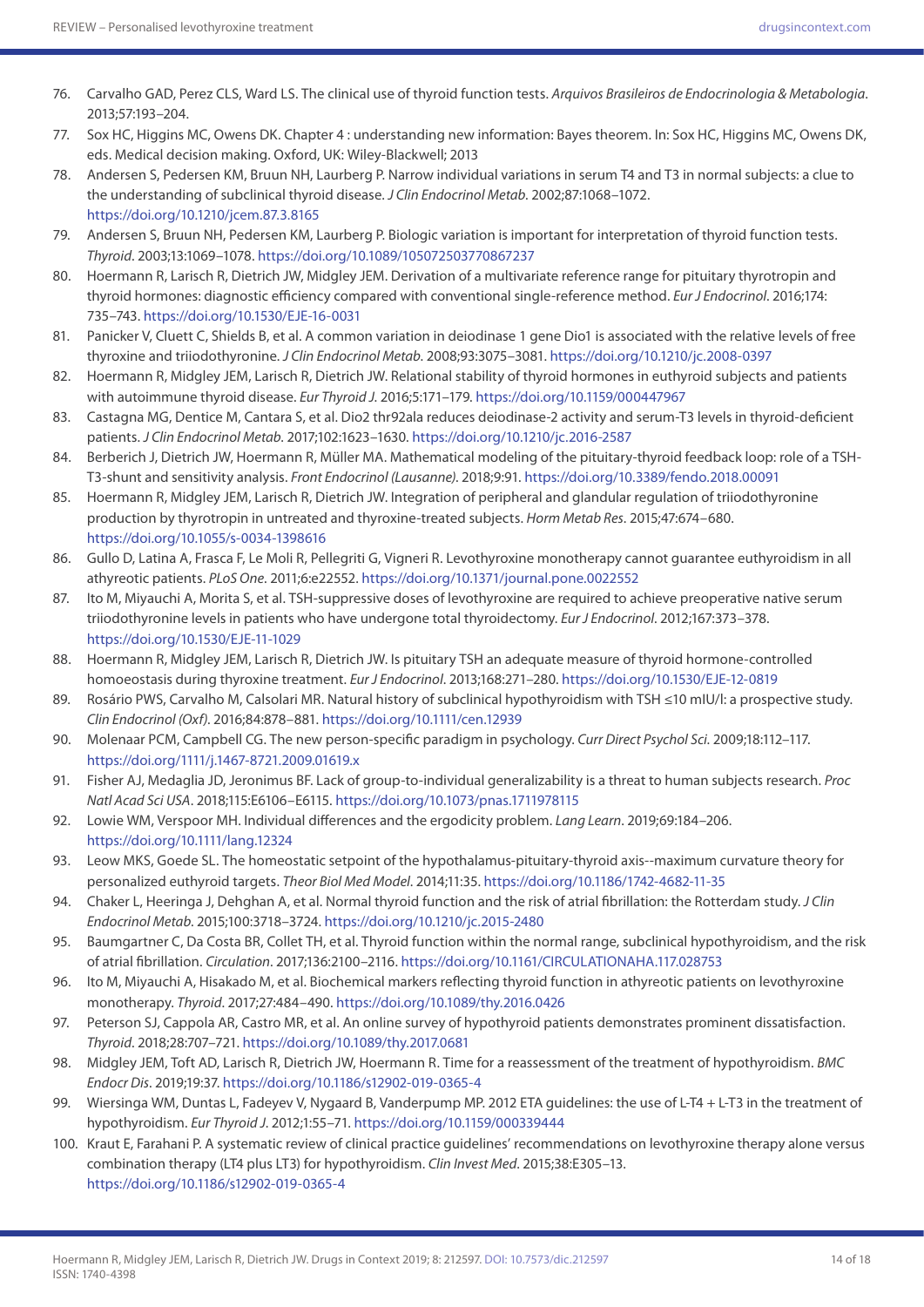- 101. Hoang TD, Olsen CH, Mai VQ, Clyde PW, Shakir MK. Desiccated thyroid extract compared with levothyroxine in the treatment of hypothyroidism: a randomized, double-blind, crossover study. *J Clin Endocrinol Metab*. 2013;98:1982–1990. <https://doi.org/10.1210/jc.2012-4107>
- 102. Grozinsky-Glasberg S, Fraser A, Nahshoni E, Weizman A, Leibovici L. Thyroxine-triiodothyronine combination therapy versus thyroxine monotherapy for clinical hypothyroidism: meta-analysis of randomized controlled trials. *J Clin Endocrinol Metab*. 2006;91:2592–2599. <https://doi.org/10.1210/jc.2006-0448>
- 103. Joffe RT, Brimacombe M, Levitt AJ, Stagnaro-Green A. Treatment of clinical hypothyroidism with thyroxine and triiodothyronine: a literature review and metaanalysis. *Psychosomatics*. 2007;48:379–384.<https://doi.org/10.1176/appi.psy.48.5.379>
- 104. Ma C, Xie J, Huang X, et al. Thyroxine alone or thyroxine plus triiodothyronine replacement therapy for hypothyroidism. *Nucl Med Commun*. 2009;30:586–593. <https://doi.org/10.1097/MNM.0b013e32832c79e0>
- 105. Michaelsson LF, Medici BB, La Cour JL, et al. Treating hypothyroidism with thyroxine/triiodothyronine combination therapy in Denmark: following guidelines or following trends. *Eur Thyroid J*. 2015;4:174–180. <https://doi.org/10.1159/000437262>
- 106. Hennessey JV, Espaillat R. Current evidence for the treatment of hypothyroidism with levothyroxine/levotriiodothyronine combination therapy versus levothyroxine monotherapy. *Int J Clin Pract*. 2018;72:e13062–14.<https://doi.org/10.1111/ijcp.13062>
- 107. Escobar-Morreale HF, Del Rey FE, Obregón MJ, De Escobar GM. Only the combined treatment with thyroxine and triiodothyronine ensures euthyroidism in all tissues of the thyroidectomized rat. *Endocrinology*. 1996;137:2490–2502. <https://doi.org/10.1210/endo.137.6.8641203>
- 108. Werneck De Castro JP, Fonseca TL, Ueta CB, et al. Differences in hypothalamic type 2 deiodinase ubiquitination explain localized sensitivity to thyroxine. *J Clin Invest*. 2015;125:769–781.<https://doi.org/10.1172/JCI77588>
- 109. McAninch EA, Rajan KB, Miller CH, Bianco AC. Systemic thyroid hormone status during levothyroxine therapy in hypothyroidism: a systematic review and meta-analysis. *J Clin Endocrinol Metab*. 2018;103:4533–4542. <https://doi.org/10.1210/jc.2018-01361>
- 110. Escobar-Morreale HF, Botella-Carretero JI, Escobar Del Rey F, Morreale De Escobar G. Review: treatment of hypothyroidism with combinations of levothyroxine plus liothyronine. *J Clin Endocrinol Metab*. 2005;90:4946–4954. <https://doi.org/10.1210/jc.2005-0184>
- 111. Gereben B, McAninch EA, Ribeiro MO, Bianco A. Scope and limitations of iodothyronine deiodinases in hypothyroidism. *Nat Rev Endocrinol*. 2015;11:642–652. [https://doi.org/10.1038/nrendo.2015.155.](https://doi.org/10.1038/nrendo.2015.155)
- 112. Bianco AC, Salvatore D, Gereben B, Berry MJ, Larsen PR. Biochemistry, cellular and molecular biology, and physiological roles of the iodothyronine selenodeiodinases. *Endocr Rev*. 2002;23:38–89.<https://doi.org/10.1210/edrv.23.1.0455>
- 113. Midgley JEM, Larisch R, Dietrich JW, Hoermann R. Variation in the biochemical response to L-thyroxine therapy and relationship with peripheral thyroid hormone conversion efficiency. *Endocr Connect*. 2015;4:196–205.<https://doi.org/10.1530/EC-15-0056>
- 114. Ito M, Miyauchi A, Kang S, et al. Effect of the presence of remnant thyroid tissue on the serum thyroid hormone balance in thyroidectomized patients. *Eur J Endocrinol*. 2015;173:333–340.<https://doi.org/10.1530/EJE-15-0138>
- 115. Pilo A, Iervasi G, Vitek F, Ferdeghini M, Cazzuola F, Bianchi R. Thyroidal and peripheral production of 3,5,3'-triiodothyronine in humans by multicompartmental analysis. *Am J Physiol*. 1990;258:E715–26.<https://doi.org/10.1152/ajpendo.1990.258.4.E715>
- 116. Hoermann R, Midgley JEM, Larisch R, Dietrich JW. The role of functional thyroid capacity in pituitary thyroid feedback regulation. *Eur J Clin Invest*. 2018;48:e13003.<https://doi.org/10.1111/eci.13003>
- 117. Dietrich JW, Midgley JEM, Larisch R, Hoermann R. Of rats and men: thyroid homeostasis in rodents and human beings. *Lancet Diabetes Endocrinol*. 2015;3:932–933. [https://doi.org/10.1016/S2213-8587\(15\)00421-0](https://doi.org/10.1016/S2213-8587(15)00421-0)
- 118. Jonklaas J, Burman KD, Wang H, Latham KR. Single-dose T3 administration: kinetics and effects on biochemical and physiological parameters. *Ther Drug Monit*. 2015;37:110–118. <https://doi.org/10.1097/FTD.0000000000000113>
- 119. Da Conceição RR, Fernandes GW, Fonseca TL, Bocco BMLC, Bianco AC. Metal coordinated poly-zinc-liothyronine provides stable circulating triiodothyronine levels in hypothyroid rats. *Thyroid*. 2018;28:1425–1433. <https://doi.org/10.1089/thy.2018.0205>.
- 120. George BJ, Li P, Lieberman HR, et al. Randomization to randomization probability: estimating treatment effects under actual conditions of use. *Psychol Methods*. 2018;23:337–350. <https://doi.org/10.1037/met0000138>
- 121. Dayan CM, Panicker V. Novel insights into thyroid hormones from the study of common genetic variation. *Nat Rev Endocrinol*. 2009;5:211–218.<https://doi.org/10.1038/nrendo.2009.19>.
- 122. Peeters RP, van Toor H, Klootwijk W, et al. Polymorphisms in thyroid hormone pathway genes are associated with plasma TSH and iodothyronine levels in healthy subjects. *J Clin Endocrinol Metab*. 2003;88:2880–2888. <https://doi.org/10.1210/jc.2002-021592>
- 123. de Jong FJ, Peeters RP, den Heijer T, et al. The association of polymorphisms in the type 1 and 2 deiodinase genes with circulating thyroid hormone parameters and atrophy of the medial temporal lobe. *J Clin Endocrinol Metab*. 2007;92:636–640. <https://doi.org/10.1210/jc.2006-1331>
- 124. Torlontano M, Durante C, Torrente I, et al. Type 2 deiodinase polymorphism (threonine 92 alanine) predicts L-thyroxine dose to achieve target thyrotropin levels in thyroidectomized patients. *J Clin Endocrinol Metab*. 2008;93:910–913. <https://doi.org/10.1210/jc.2007-1067>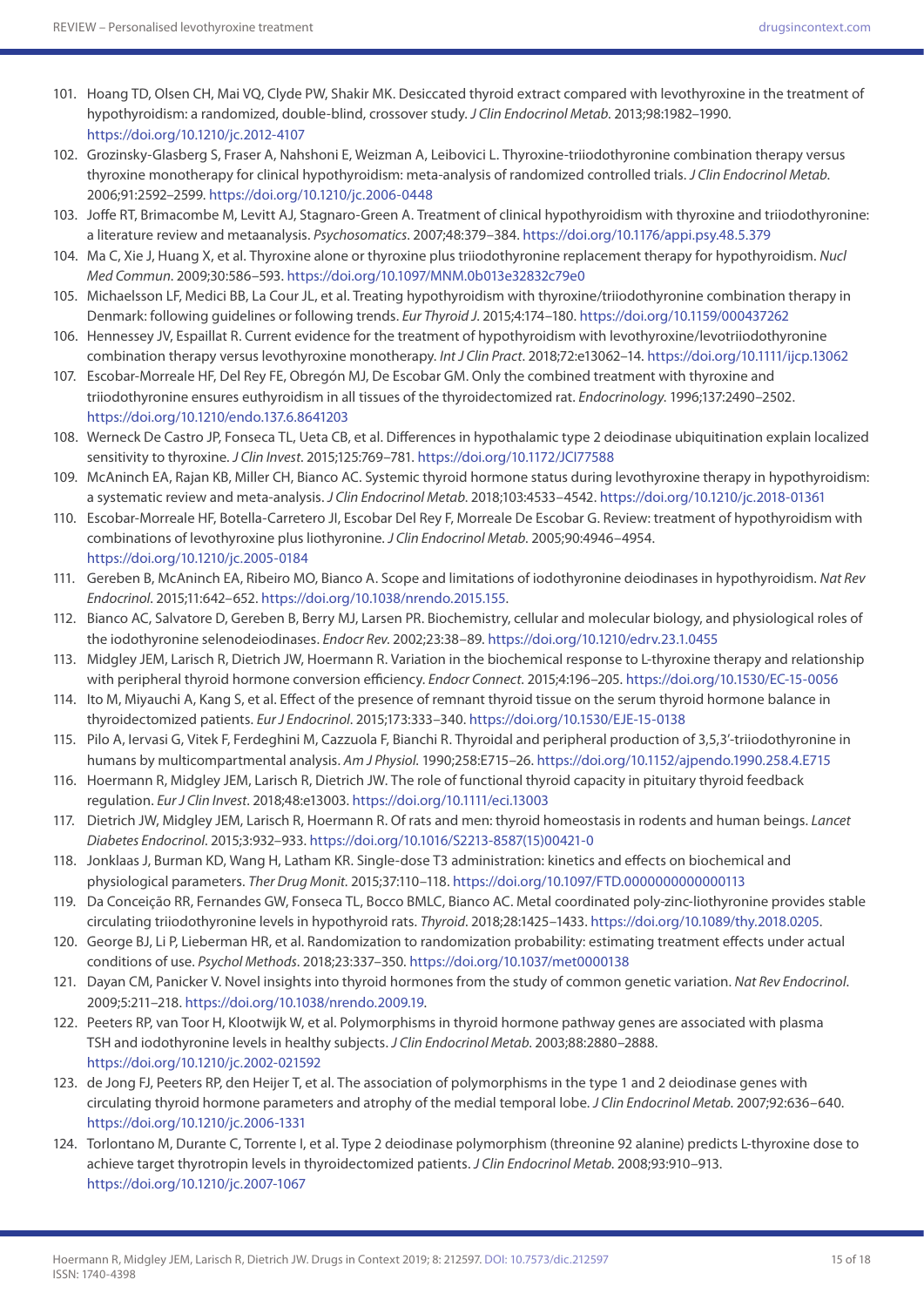- 125. Yalakanti D, Dolia PB. Association of type II 5' monodeiodinase Thr92Ala single nucleotide gene polymorphism and circulating thyroid hormones among type 2 diabetes mellitus patients. *Indian J Clin Biochem*. 2016;31:152–161. <https://doi.org/10.1007/s12291-015-0518-9>.
- 126. Arici M, Oztas E, Yanar F, Aksakal N, Ozcinar B, Ozhan G. Association between genetic polymorphism and levothyroxine bioavailability in hypothyroid patients. *Endocr J*. 2018;65:317–323.<https://doi.org/10.1507/endocrj.EJ17-0162>.
- 127. Castagna MG, Dentice M, Cantara S, et al. DIO2 Thr92Ala reduces deiodinase-2 activity and serum-T3 levels in thyroid-deficient patients. *J Clin Endocrinol Metab*. 2017;102:1623–1630. <https://doi.org/10.1210/jc.2016-2587>.
- 128. Carlé A, Faber J, Steffensen R, Laurberg P, Nygaard B. Hypothyroid patients encoding combined MCT10 and DIO2 gene polymorphisms may prefer L-T3 + L-T4 combination treatment – data using a blind, randomized, clinical study. *Eur Thyroid J*. 2017;6:143–151. [https://doi.org/10.1159/000469709.](https://doi.org/10.1159/000469709)
- 129. Bianco AC, Kim BS. Pathophysiological relevance of deiodinase polymorphism. *Curr Opin Endocrinol Diabetes Obes*. 2018;25: 341–346.<https://doi.org/10.1097/MED.0000000000000428>.
- 130. Santini F, Giannetti M, Ricco I, et al. Steady-state serum T3 concentrations for 48 hours following the oral administration of a single dose of 3,5,3'-triiodothyronine sulfate (T3s). *Endocr Pract*. 2014;20:680–689. <https://doi.org/10.4158/EP13331.OR>
- 131. Jonklaas J, Burman KD. Daily administration of short-acting liothyronine is associated with significant triiodothyronine excursions and fails to alter thyroid-responsive parameters. *Thyroid*. 2016;26:770–778.<https://doi.org/10.1089/thy.2015.0629>
- 132. Gordon MB, Gordon MS. Variations in adequate levothyroxine replacement therapy in patients with different causes of hypothyroidism. *Endocr Pract*. 1999;5:233–238.<https://doi.org/10.4158/EP.5.5.233>
- 133. Sullivan SD, Downs E, Popoveniuc G, Zeymo A, Jonklaas J, Burman KD. Randomized trial comparing two algorithms for levothyroxine dose adjustment in pregnant women with primary hypothyroidism. *J Clin Endocrinol Metab*. 2017;102:3499–3507. <https://doi.org/10.1210/jc.2017-01086>
- 134. Velasco I, Taylor P. Identifying and treating subclinical thyroid dysfunction in pregnancy: emerging controversies. *Eur J Endocrinol*. 2018;178:D1–D12. <https://doi.org/10.1530/EJE-17-0598>
- 135. Cappelli C, Castello R, Marini F, et al. Adherence to levothyroxine treatment among patients with hypothyroidism: a northeastern Italian survey. *Front Endocrinol (Lausanne)*. 2018;9:699. <https://doi.org/10.3389/fendo.2018.00699>
- 136. Santini F, Pinchera A, Marsili A, et al. Lean body mass is a major determinant of levothyroxine dosage in the treatment of thyroid diseases. *J Clin Endocrinol Metab*. 2005;90:124–127.<https://doi.org/10.1210/jc.2004-1306>
- 137. Baehr KM, Lyden E, Treude K, Erickson J, Goldner W. Levothyroxine dose following thyroidectomy is affected by more than just body weight. *Laryngoscope*. 2012;122:834–838. <https://doi.org/10.1002/lary.23186>
- 138. De Lima JG, De Mesquita DJTM, Da Costa Fernandes F, et al. Comparison among the daily levothyroxine doses according to the etiology of hypothyroidism. *J Endocrinol Metab*. 2013;3:1–6.<https://doi.org/10.4021/jem165w>
- 139. Ojomo KA, Schneider DF, Reiher AE, et al. Using body mass index to predict optimal thyroid dosing after thyroidectomy. *J Am Coll Surg*. 2013;216:454–460. <https://doi.org/10.1016/j.jamcollsurg.2012.12.002>
- 140. Jin J, Allemang MT, Mchenry CR. Levothyroxine replacement dosage determination after thyroidectomy. *Am J Surg*. 2013;205:360–363; discussion 363. <https://doi.org/10.1016/j.amjsurg.2012.10.015>
- 141. Di Donna V, Santoro MG, De Waure C, et al. A new strategy to estimate levothyroxine requirement after total thyroidectomy for benign thyroid disease. *Thyroid*. 2014;24:1759–1764. <https://doi.org/10.1089/thy.2014.0111>
- 142. Cooper DS, Specker B, Ho M, Sperling M. Thyrotropin suppression and disease progression in patients with differentiated thyroid cancer: results from the national thyroid cancer treatment cooperative registry. *J Clin Endocrinol Metab*. 1998;8:337–345. <https://doi.org/10.1007/s12020-015-0842-0>
- 143. Carhill AA, Litofsky DR, Ross DS, et al. Long-term outcomes following therapy in differentiated thyroid carcinoma: Ntctcs registry analysis 1987-2012. *J Clin Endocrinol Metab*. 2015;100:3270–3279.<https://doi.org/10.1210/JC.2015-1346>
- 144. Mandel SJ, Larsen PR, Seely EW, Brent GA. Increased need for thyroxine during pregnancy in women with primary hypothyroidism. *N Engl J Med*. 1990;323:91–96.<https://doi.org/10.1056/NEJM199007123230204>
- 145. Alexander EK, Pearce EN, Brent GA, et al. 2017 guidelines of the American Thyroid Association for the diagnosis and management of thyroid disease during pregnancy and the postpartum. *Thyroid*. 2017;27:315–389. <https://doi.org/10.1089/thy.2016.0457>
- 146. Leung AKC, Leung AAC. Evaluation and management of the child with hypothyroidism. *World J Pediatr*. 2019;15:124–134. <https://doi.org/10.1007/s12519-019-00230-w>
- 147. Surks MI, Hollowell JG. Age-specific distribution of serum thyrotropin and antithyroid antibodies in the US population: implications for the prevalence of subclinical hypothyroidism. *J Clin Endocrinol Metab*. 2007;92:4575–4582. <https://doi.org/10.1210/jc.2007-1499>
- 148. Chaker L, Korevaar TIM, Medici M, et al. Thyroid function characteristics and determinants: the Rotterdam study. *Thyroid*. 2016;26:1195–1204. <https://doi.org/10.1089/thy.2016.0133>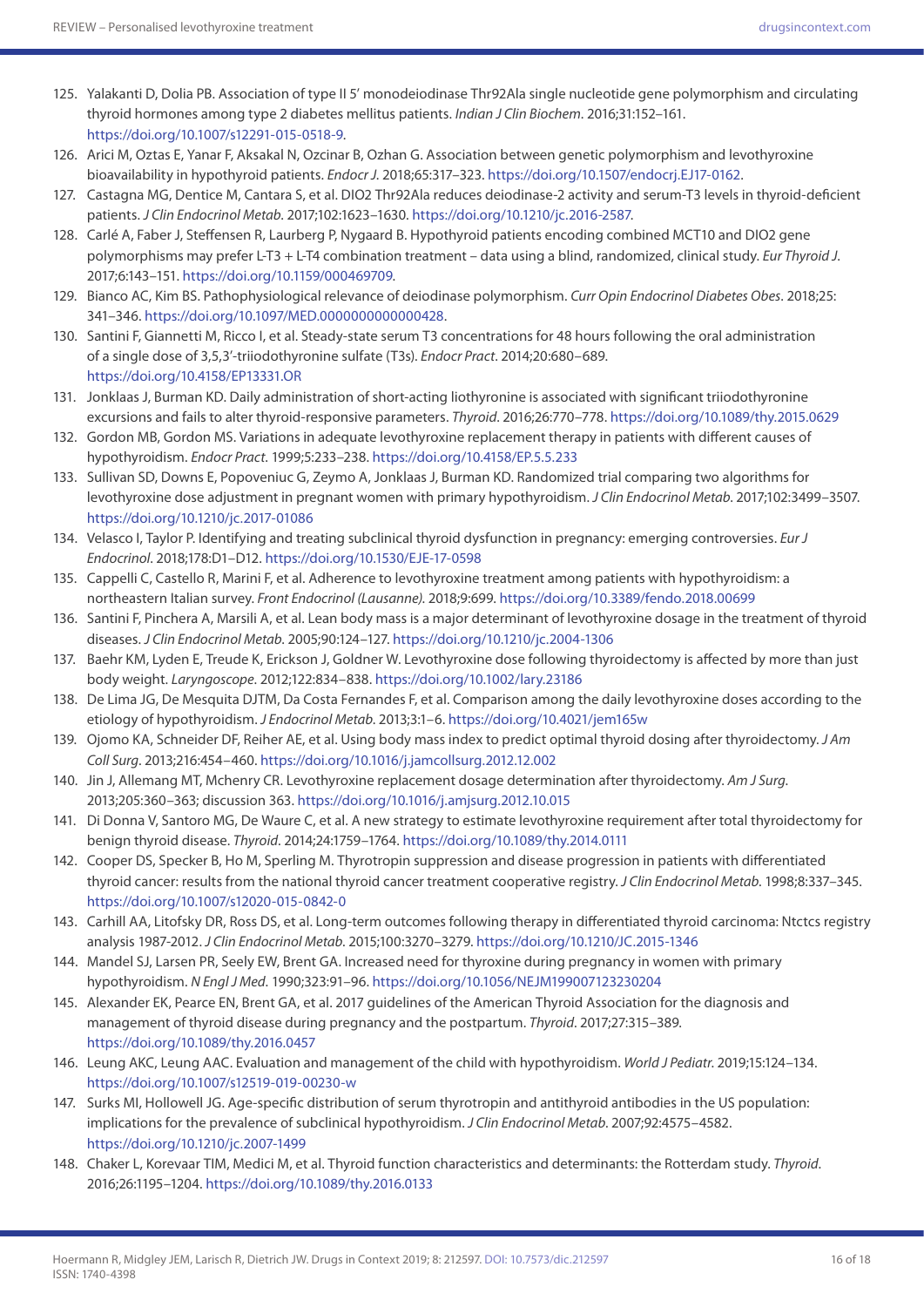- 149. Huang HK, Wang JH, Kao SL. Association of hypothyroidism with all-cause mortality: a cohort study in an older adult population. *J Clin Endocrinol Metab*. 2018.<https://doi.org/10.1210/jc.2018-00408>
- 150. Grossman A, Feldhamer I, Meyerovitch J. Treatment with levothyroxin in subclinical hypothyroidism is associated with increased mortality in the elderly. *Eur J Intern Med*. 2018;50:65–68. <https://doi.org/10.1016/j.ejim.2017.11.010>
- 151. Mariotti S, Franceschi C, Cossarizza A. The aging thyroid. *Endocr Rev*. 1995;16:686–715. <https://doi.org/10.1210/edrv-16-6-686>
- 152. Bano A, Chaker L, Schoufour J, et al. High circulating free thyroxine levels may increase the risk of frailty: the Rotterdam study. *J Clin Endocrinol Metab*. 2018;103:328–335. <https://doi.org/10.1210/jc.2017-01854>
- 153. Davis PJ, Tang HY, Hercbergs A, Lin HY, Keating KA, Mousa SA. Bioactivity of thyroid hormone analogs at cancer cells. *Front Endocrinol (Lausanne)*. 2018;9:739. <https://doi.org/10.3389/fendo.2018.00739>
- 154. Pasqualetti G, Calsolaro V, Bernardini S, et al. Degree of peripheral thyroxin deiodination, frailty, and long-term survival in hospitalized older patients. *J Clin Endocrinol Metab*. 2018;103:1867–1876. <https://doi.org/10.1210/jc.2017-02149>
- 155. Okosieme O, Gilbert J, Abraham P, et al. Management of primary hypothyroidism: statement by the British Thyroid Association executive committee. *Clin Endocrinol (Oxf)*. 2016;84:799–808.<https://doi.org/10.1111/cen.12824>
- 156. Larisch R, Midgley JEM, Dietrich JW, Hoermann R. Symptomatic relief is related to serum free triiodothyronine concentrations during follow-up in levothyroxine-treated patients with differentiated thyroid cancer. *Exp Clin Endocrinol Diabetes*. 2018;126:546–552. <https://doi.org/10.1055/s-0043-125064>
- 157. Wan W, Farboud B, Privalsky ML. Pituitary resistance to thyroid hormone syndrome is associated with T3 receptor mutants that selectively impair beta2 isoform function. *Mol Endocrinol*. 2005;19:1529–1542. <https://doi.org/10.1210/me.2005-0014>
- 158. Abdalla SM, Bianco AC. Defending plasma T3 is a biological priority. *Clin Endocrinol (Oxf)*. 2014;81:633–641. <https://doi.org/10.1111/cen.12538>
- 159. Goede SL, Leow MKS, Smit JW, Klein HH, Dietrich JW. Hypothalamus-pituitary-thyroid feedback control: implications of mathematical modeling and consequences for thyrotropin (TSH) and free thyroxine (FT4) reference ranges. *Bull Math Biol*. 2014;76:1270–1287.<https://doi.org/10.1007/s11538-014-9955-5>
- 160. Dietrich JW, Landgrafe-Mende G, Wiora E, et al. Calculated parameters of thyroid homeostasis: emerging tools for differential diagnosis and clinical research. *Front Endocrinol (Lausanne)*. 2016;7:57.<https://doi.org/10.3389/fendo.2016.00057>
- 161. Watt T, Groenvold M, Rasmussen ÅK, et al. Quality of life in patients with benign thyroid disorders. A review. *Eur J Endocrinol*. 2006;154:501–510.<https://doi.org/10.1530/eje.1.02124>
- 162. Sawka AM, Naeem A, Jones J, et al. Persistent posttreatment fatigue in thyroid cancer survivors: a scoping review. *Endocrinol Metab Clin North Am*. 2014;43:475–494.<https://doi.org/10.1016/j.ecl.2014.02.007>
- 163. Boesen VB, Feldt-Rasmussen U, Bjorner JB, et al. How should thyroid-related quality of life be assessed? Recalled patientreported outcomes compared to here-and-now measures. *Thyroid*. 2018;28:1561–1570. <https://doi.org/10.1089/thy.2018.0210>
- 164. Watt T, Hegedüs L, Bjorner JB, et al. Is thyroid autoimmunity per se a determinant of quality of life in patients with autoimmune hypothyroidism. *Eur Thyroid J*. 2012;1:186–192.
- 165. Hage MP, Azar ST. The link between thyroid function and depression. *J Thyroid Res*. 2012;2012:590648. <https://doi.org/10.1155/2012/590648>
- 166. Goede SL, Latham KR, Leow MKS, Jonklaas J. High resolution free triiodothyronine-thyrotropin (FT3-TSH) responses to a single oral dose of liothyronine in humans: evidence of distinct inter-individual differences unraveled using an electrical network model. *J Biol Systems*. 2017;25:119–143.<https://doi.org/10.1142/S0218339017500073>
- 167. Leese GP, Soto-Pedre E, Donnelly LA. Liothyronine use in a 17 year observational population-based study the TEARS study. *Clin Endocrinol (Oxf)*. 2016;85:918–925. <https://doi.org/10.1111/cen.13052>
- 168. Tariq A, Wert Y, Cheriyath P, Joshi R. Effects of long-term combination LT4 and LT3 therapy for improving hypothyroidism and overall quality of life. *South Med J*. 2018;111:363–369. <https://doi.org/10.14423/SMJ.0000000000000823>
- 169. Abrahamsen B, Jørgensen HL, Laulund AS, Nybo M, Brix TH, Hegedüs L. Low serum thyrotropin level and duration of suppression as a predictor of major osteoporotic fractures-the OPENTHYRO register cohort. *J Bone Miner Res*. 2014;29: 2040–2050. <https://doi.org/10.1002/jbmr.2244>
- 170. Lillevang-Johansen M, Abrahamsen B, Jørgensen HL, Brix TH, Hegedüs L. Over- and under-treatment of hypothyroidism is associated with excess mortality: a register-based cohort study. *Thyroid*. 2018;28:566–574. <https://doi.org/10.1089/thy.2017.0517>
- 171. Hung CL, Yeh CC, Sung PS, et al. Is partial or total thyroidectomy associated with risk of long-term osteoporosis: a nationwide population-based study. *World J Surg*. 2018;42:2864–2871. <https://doi.org/10.1007/s00268-018-4573-2>
- 172. Somwaru LL, Arnold AM, Cappola AR. Predictors of thyroid hormone initiation in older adults: results from the cardiovascular health study. *J Gerontol A Biol Sci Med Sci*. 2011;66:809–814. <https://doi.org/10.1093/gerona/glr063>
- 173. Taylor PN, Iqbal A, Minassian C, et al. Falling threshold for treatment of borderline elevated thyrotropin levels-balancing benefits and risks: evidence from a large community-based study. *JAMA Intern Med*. 2014;174:32–39. <https://doi.org/10.1001/jamainternmed.2013.11312>